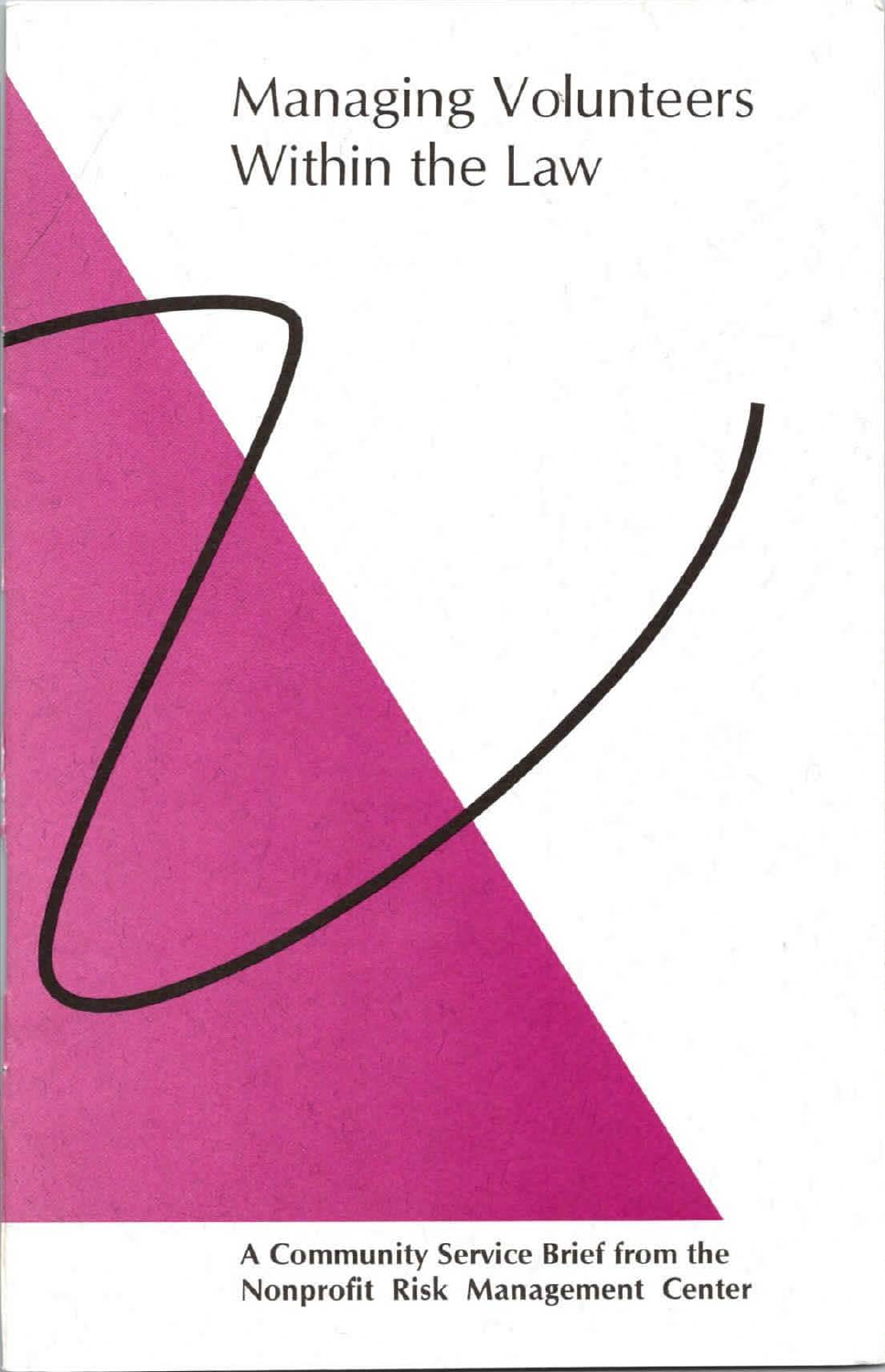#### **Community Service Briefs**

This publicationis part of a series on legal liability, insurance, and risk management for community-serving organizations. The series is designed to serve three major purposes: provide guidance on resolution of legal issues; suggest strategies that program managers can implement to prevent legal problems from hampering their operations; and offer suggestions for modifying laws that may inhibit national and community service.

All opinions expressed in this booklet are those of the authors on behalf of the Nonprofit Risk Management Center. They do not necessarily reflect the official position of the Corporation for National and Community Service.

#### **Nonprofit Risk Management Center**

The mission of the Nonprofit Risk Management Center is tomeettheriskmanagementand insurance needs of community serving organizations through research, education, and advocacy. The Center is an independent nonprofit organization that does not sell insurance nor endorse specific insurance providers. General operating support has been received from the Ford Foundation, the Lilly Endowment, and the Mott Foundation. Liaison to the insurance industry is provided by representatives of the nation's leading insurance, risk management, and health benefits associations serving on the Center's Council of Technical Advisors.

#### **Corporation for National and Community Service**

The Corporation for National and Community Service will engage Americans of all ages and backgrounds in community-based service. This service will address the nation's education, human, public safety, and environmental needs to achieve direct and demonstrable results. In doing so, the Corporation will foster civic responsibility, strengthen the cords that bind us together as a people, and provide educational opportunity for those who make a substantial commitment to service.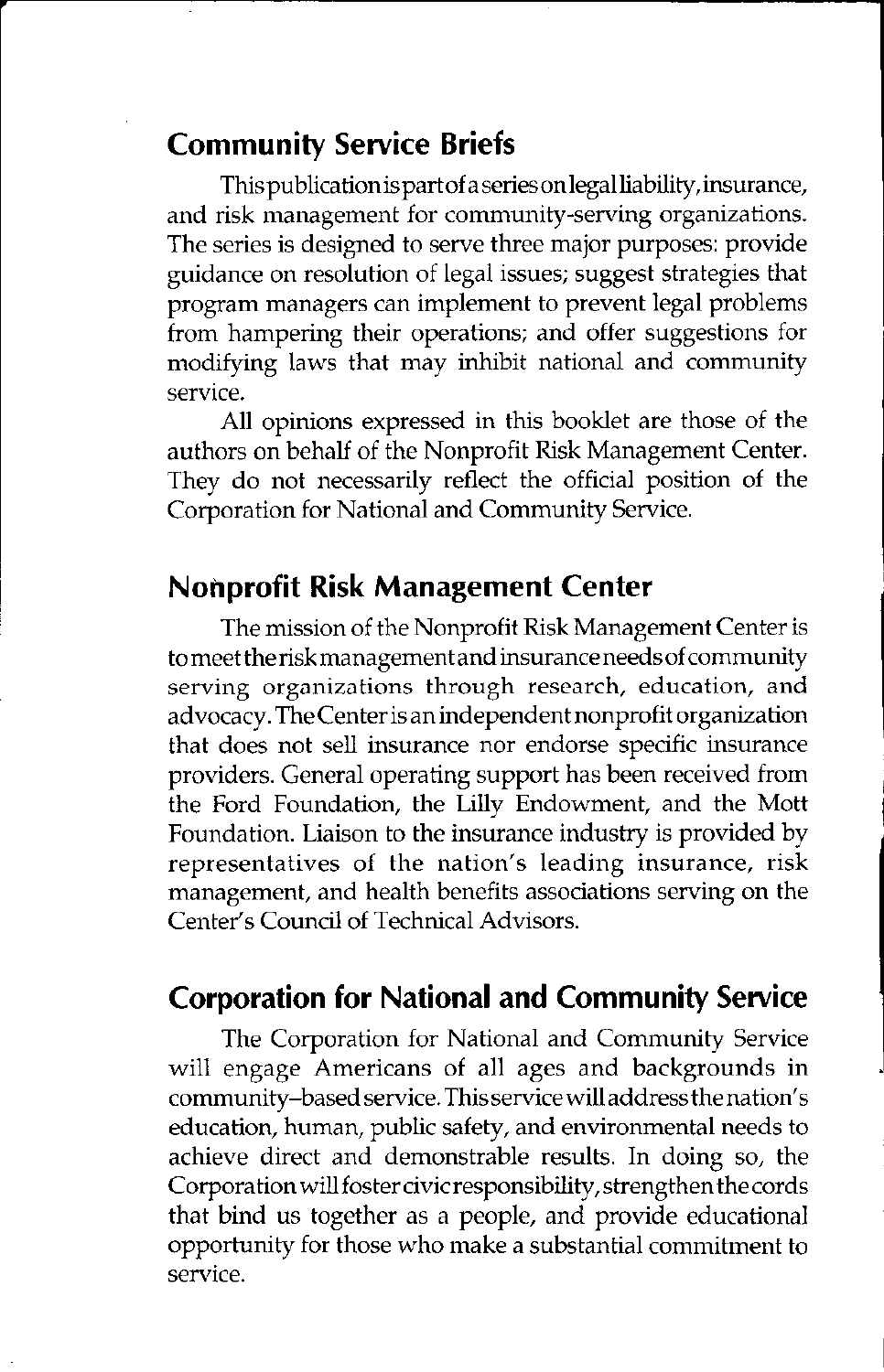## **Managing Volunteers Within the Law**

*a community seroice brief* 



Charles Tremper Anna Seidman Suzanne Tufts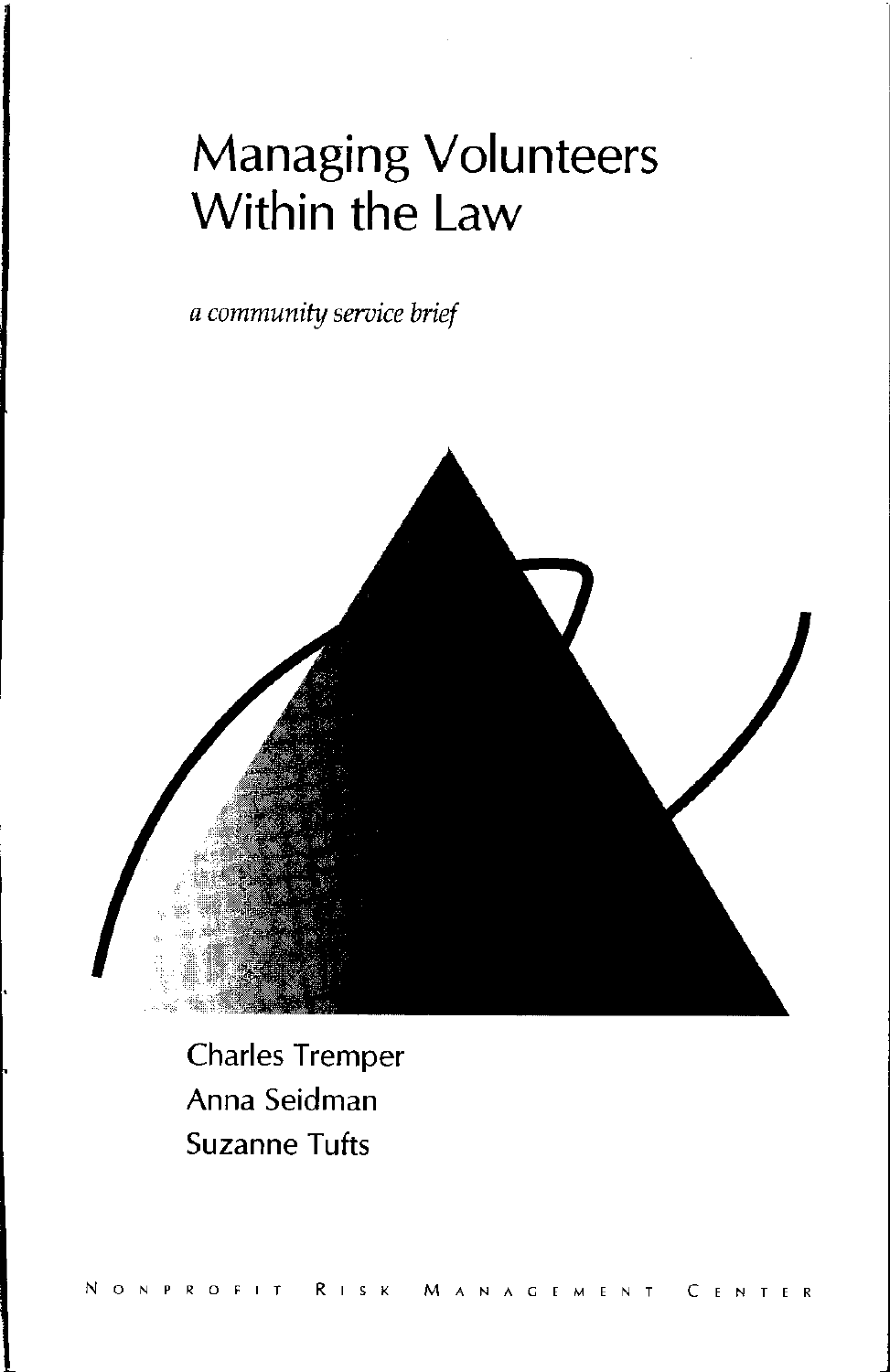### **Acknowledgments**

The authors thank the following individuals for their helpful suggestions on this *Community Service Brief.*  Barbara Baker, National Society for Experiential Education Winnifred Brown, New York City Mayor's Voluntary Action Center Michael Goldstein, Lohnes & Albertson Jeffrey Kahn, Children's Hospital of Philadelphia William Lyons, University of Nebraska, College of Law Eric Magee Andrew 0. Moore, National Association of Service and Conservation Corps Cynthia Paveglio, New Hampshire Office of Wage and Hour Administration Pamela Poff, Jackson, Lewis, Schnitzler & Krupman Margaret Pringel, U.S. Department of Labor Jadwiga Sebrecht, Women's College Coalition Nila Stovell, U.S. Department of Labor Bradford W. Warbasse, Gordon, Feinblatt, Rothman, Hoffberger and Hollander With special thanks to Harvey Dale and Sandra Agan of the New York University Program on Philanthropy and the Law.

*Community Service Brief* Review Panel

William C. Bas!, Washington Service Corps Mike Brown, City Year Irene Fisher, Lowell Bennion Community Service Center Margaret O'Neill, Student Service Allliance

#### **COPYRIGHT© 1994 BY THE NONPROFIT RISK MANAGEMENT CENTER.**

*This publication is designed to provide accurate and authoritative information in regard to the subject matter covered. It*  is *distributed with the understanding that the publisher* is *not engaged in rendering legal, accounting, or other professional service. If legal advice or other expert assistance is required, the services of a competent professional should be sought.* From a **Declaration of Principles jointly adopted by a Committee of the American Bar Association and a Committee of Publishers.**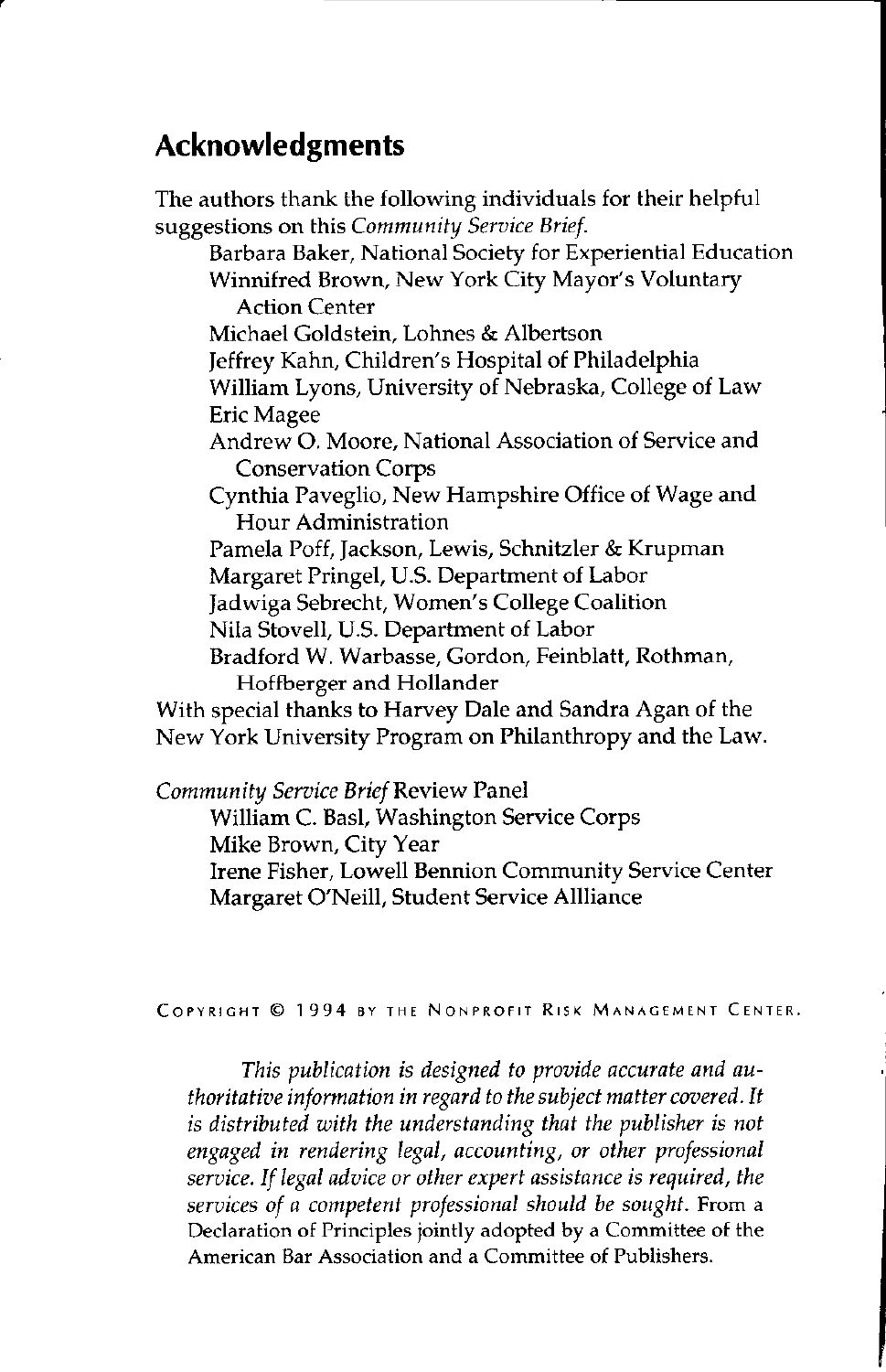

i.

| Public Entities and Federal Grantees  11       |
|------------------------------------------------|
|                                                |
|                                                |
|                                                |
|                                                |
| Living Allowances, Stipends and Other Payments |
|                                                |
|                                                |
|                                                |
|                                                |
|                                                |
|                                                |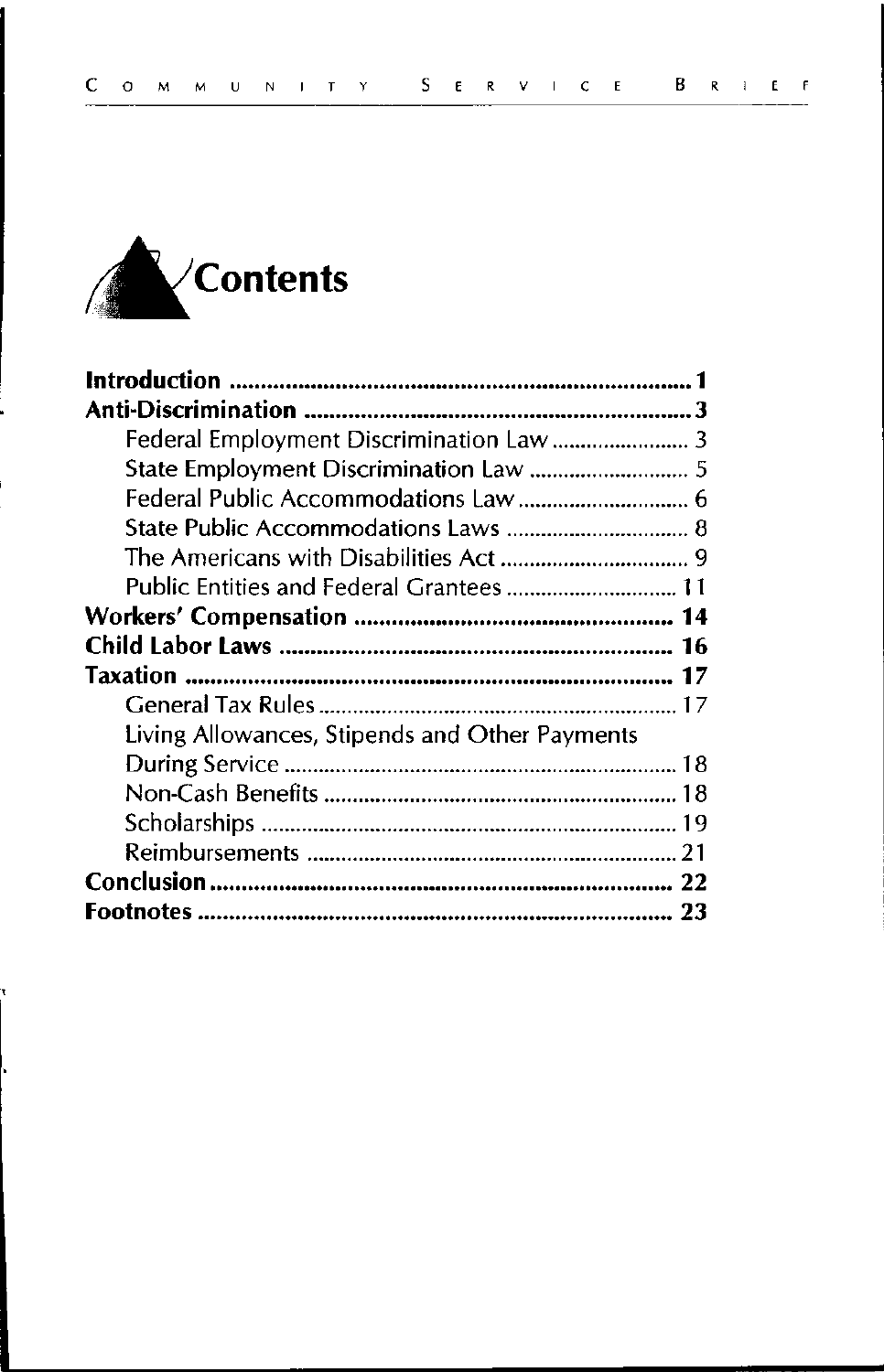

Volunteers' rights! While those words have not become an advocacy slogan, volunteers do indeed have rights. Failure to respect them is both bad management and grounds for a lawsuit.

To help you comply with laws pertaining to the management of volunteers, this Community Service Brief provides guidance regarding some of the most common legal issues that arise in the management of volunteers. Discrimination, workers' compensation, child labor, and taxation receive attention here.

The guidance available from this booklet is limited because the applicability of many of these laws to volunteers is unsettled and because the laws vary across the country. Each state has its own rules and even the interpretation of federal laws varies somewhat depending on court rulings and agency interpretations that have not been standardized nationally.

Because the applicability of many laws to volunteers has not received much attention, this booklet sometimes provides only the principles of law rather than clear rules.

Few laws apply to volunteers *per se.* However, statutes thatdonotspecificallyexcludevolunteersorclearlylirnittheir scope to paid workers may apply to all who provide service, whether or not in exchange for compensation.

In addition to alerting you to your responsibilities under these laws, the information here may help you work to change laws that inappropriately interfere with your ability to accept the assistance of volunteers.

More information about laws that limit the use of volun-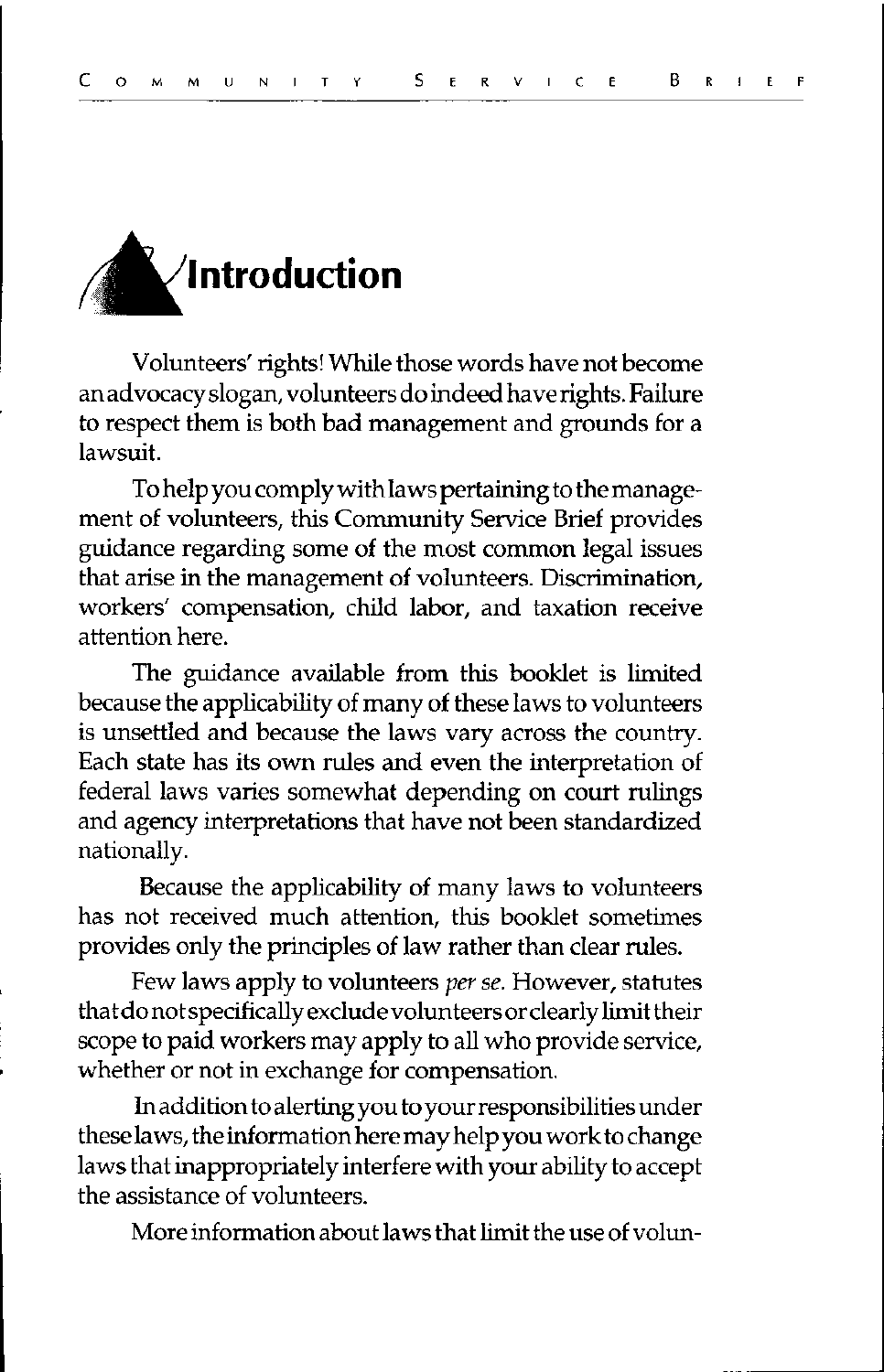teers is available in *Legal Barriers to Volunteer Service.* For a free copy, write or fax the Nonprofit Risk Management Center.

At the outset, a brief word about terminology is necessary. As you will see, the applicability of many of the laws depends on whether an individual is considered to be a "volunteer" or an "employee." As a matter of law, the label *you* give someone is not determinative. An individual you refer to as a "volunteer" may nonetheless be subject to employment laws and standards.

Throughout this booklet, we use "volunteer" to refer to anyone customarily thought of as a volunteer. We use "employee" to refer to someone covered by the employment law at issue, whether or not otherwise considered to be a volunteer. In general, the more a volunteer resembles an employee-compensation, tasks typically performed by employees, subject to same rules as employees—the more likely that laws applying to employees will apply to the volunteer.

While we have attempted to make our work as thorough and as accurate as possible, this booklet cannot provide exhaustive or definitive answers for many of the questions it addresses. The law simply does not permit such certainty. Our goal is to give you as much of the answer as possible under these conditions. You may still need to consult a lawyer for an opinion regarding your specific circumstances. If so, this booklet should be a time-saving tool for your attorney. We have included footnotes specifically for attorneys' use. (If you're not an attorney, you can skip the footnotes.)

If you spot an error or omission in this booklet, or if you have ideas for operating in ways that minimize the negative effects of any law on your program, please notify the authors. Our chief objective is to provide the best possible guidance to the field, and that includes a commitment to update the material in this booklet as needed. Please let us know how we can make these materials more useful for you and please share your knowledge with us so other programs can learn from your experience.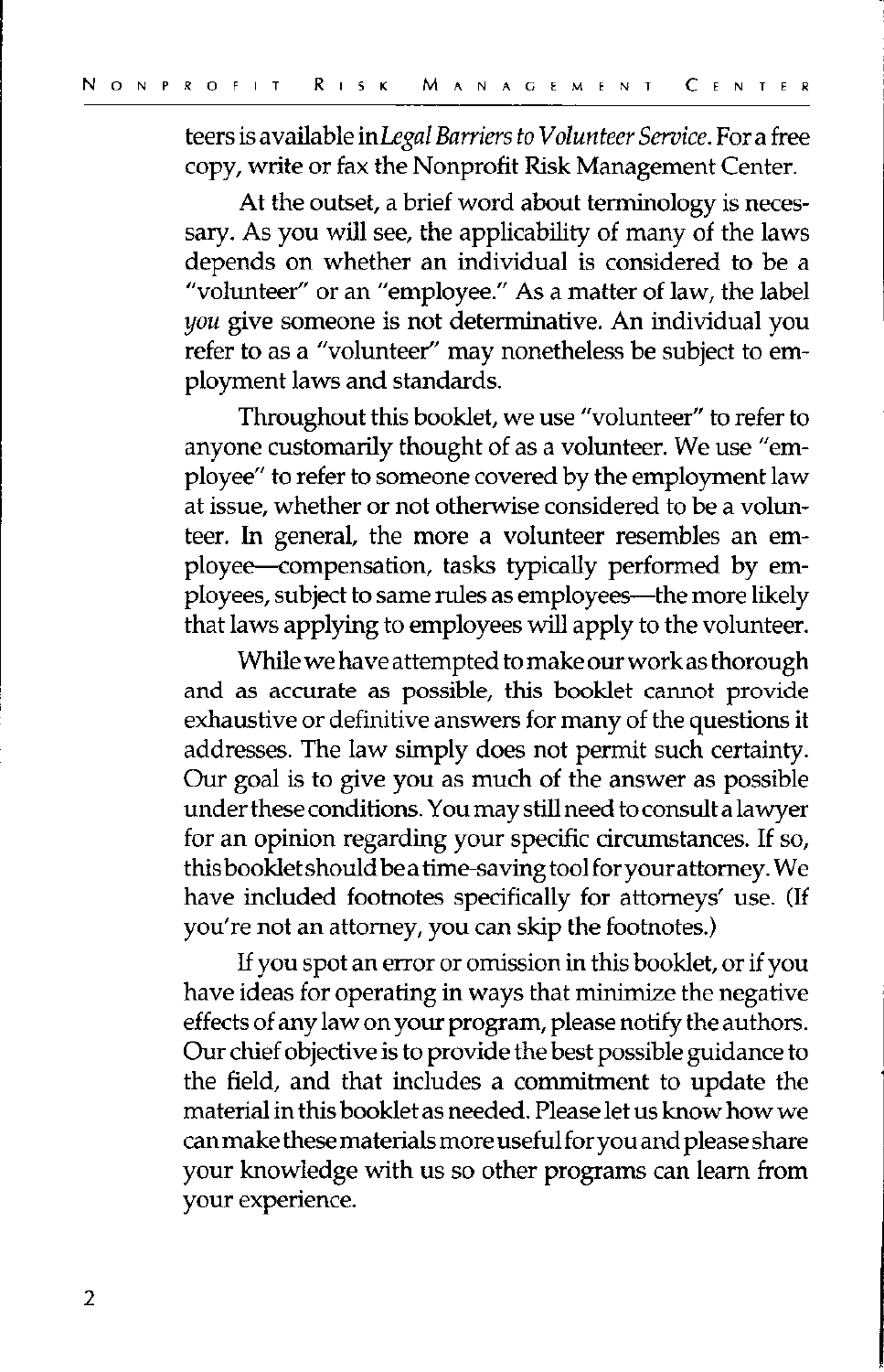

Federal, state, and local governments have laws that may prohibit discrimination against volunteers, particularly with regard to "hiring and firing." There are two types of antidiscriminationlaws thatmay apply: employmentdiscrimination laws and laws governing "public accommodations."

Although the federal laws have been applied to volunteers only in very limited situations, some of the state laws are applied more broadly. In addition, organizations that receive government funding may be specifically prohibited from discrimination involving volunteers by the terms of their grant or contract. The newest federal anti-discrimination law, the Americans with Disabilities Act, receives separate attention below because the courts have not yet ruled on its applicability to volunteers and because its requirements are less well-known.

#### *i;6'.* **Federal Employment Discrimination Law**

Federal laws prohibiting employment discrimination based on race, color, religion, sex or national origin include Title VII of the Civil Rights Act of 1964,<sup>1</sup> the Age Discrimination In Employment Act of 1967,<sup>2</sup> and the Pregnancy Discrimination Act.3 Several cases under these laws have involved volunteers or prospective volunteers who claimed discrimination and sued organizations. *These cases held that volunteers who receive no compensation are not protected by federal employment discrimination laws.* In a recent case, though, a federal court of appeals ruled that a volunteer fire fighter who receives benefits from her membership in a fire company *may*  be covered if those benefits represent "significant remunera**tion."4**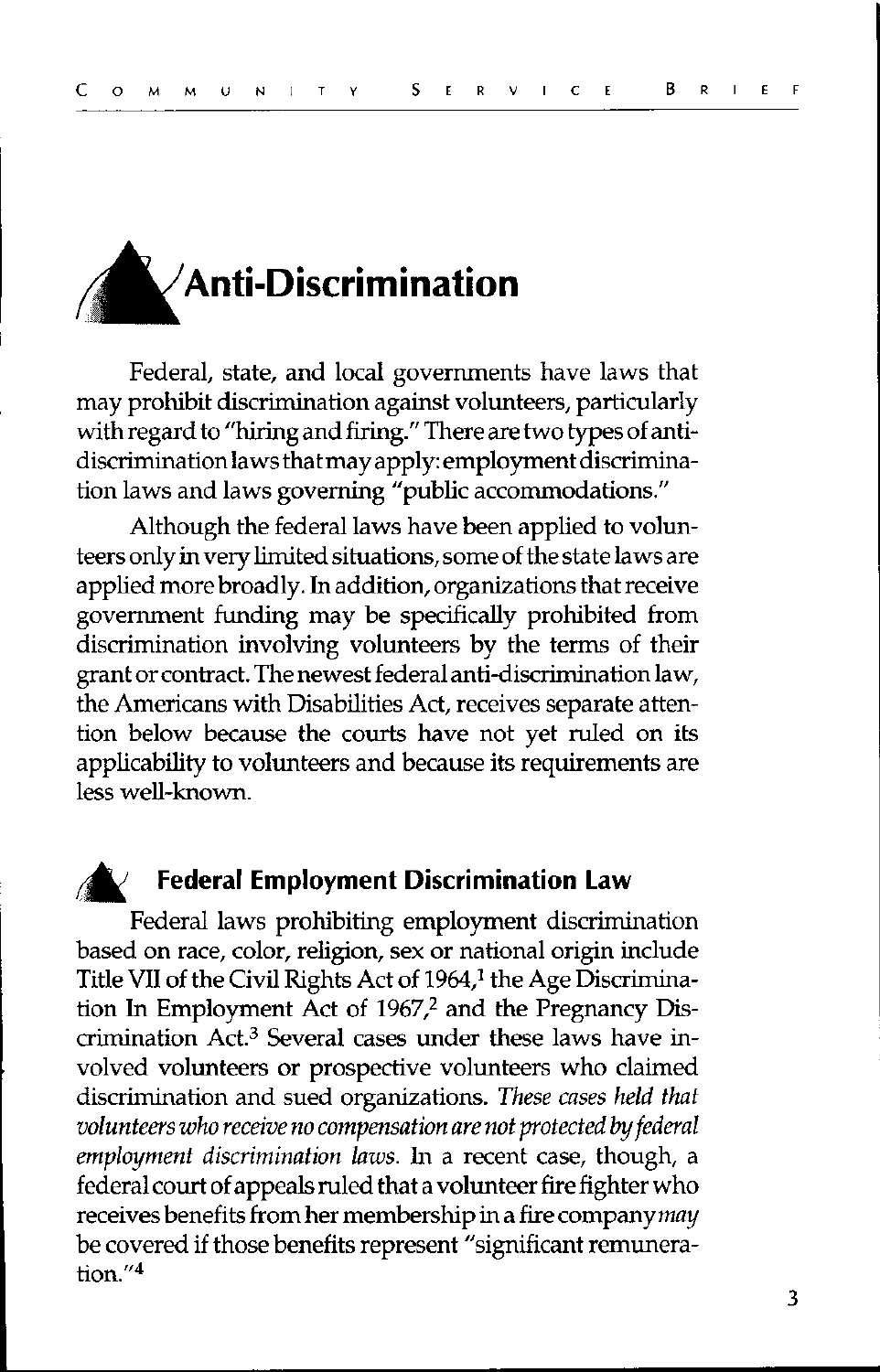Federalemploymentdiscriminationstatutesconsistently use the word "employee," but do not specify what characteristics make an individual an employee. Consequently, courts have been forced to make this determination on a case by case basis. The courts have addressed the issue of whether a volunteer is an employee in two contexts. <sup>5</sup>The first has arisen when a volunteer alleges discrimination. The second is when an organization claims that it is not subject to federal employment discrimination laws because it does not employ the minimum number of employees necessary to trigger application of the laws.<sup>6</sup> In this context, the courts have had to decide whether volunteer workers should be counted as employees. In both contexts, federal courts have uniformly concluded that uncompensated volunteers are *not* "employees" and, therefore, are not entitled to the laws' protections.<sup>7</sup>

In reaching their decisions, the federal courts have found that compensation is an essential element of employee status. <sup>8</sup> *Smith v. Berks Community Television<sup>9</sup>* illustrates the federal courts' approach in this area. In that case, the court reviewed the distinction between paid and unpaid services and found no protection for volunteers under Title VIL According to the court, "[i]n enacting Title VII, Congress sought to eliminate a pervasive, objectionable history of denying or limiting one's livelihood simply because of one's race, color, sex, religion or national origin." The court, therefore, held that employee status requires an economic relationship between the individual and the employer. Because volunteers, being unpaid, are not subject to the economic injuries due to discrimination which the statute was designed to prevent, the court reasoned that volunteers are not denied access to a means of livelihood, and thus are not protected by the statute.

A recent case, *Haavistola v. Community Fire Company of Rising Sun,* 10 however, holds that the label of "volunteer" will not automatically exempt an individual from being considered as an employee under federal employment laws. *Haavistola* is important because it is the first appeals court case to address these issues. According to *Haavistola,* courts must examine whether the benefits a volunteer receives represent "indirect but significant remuneration" rather than merely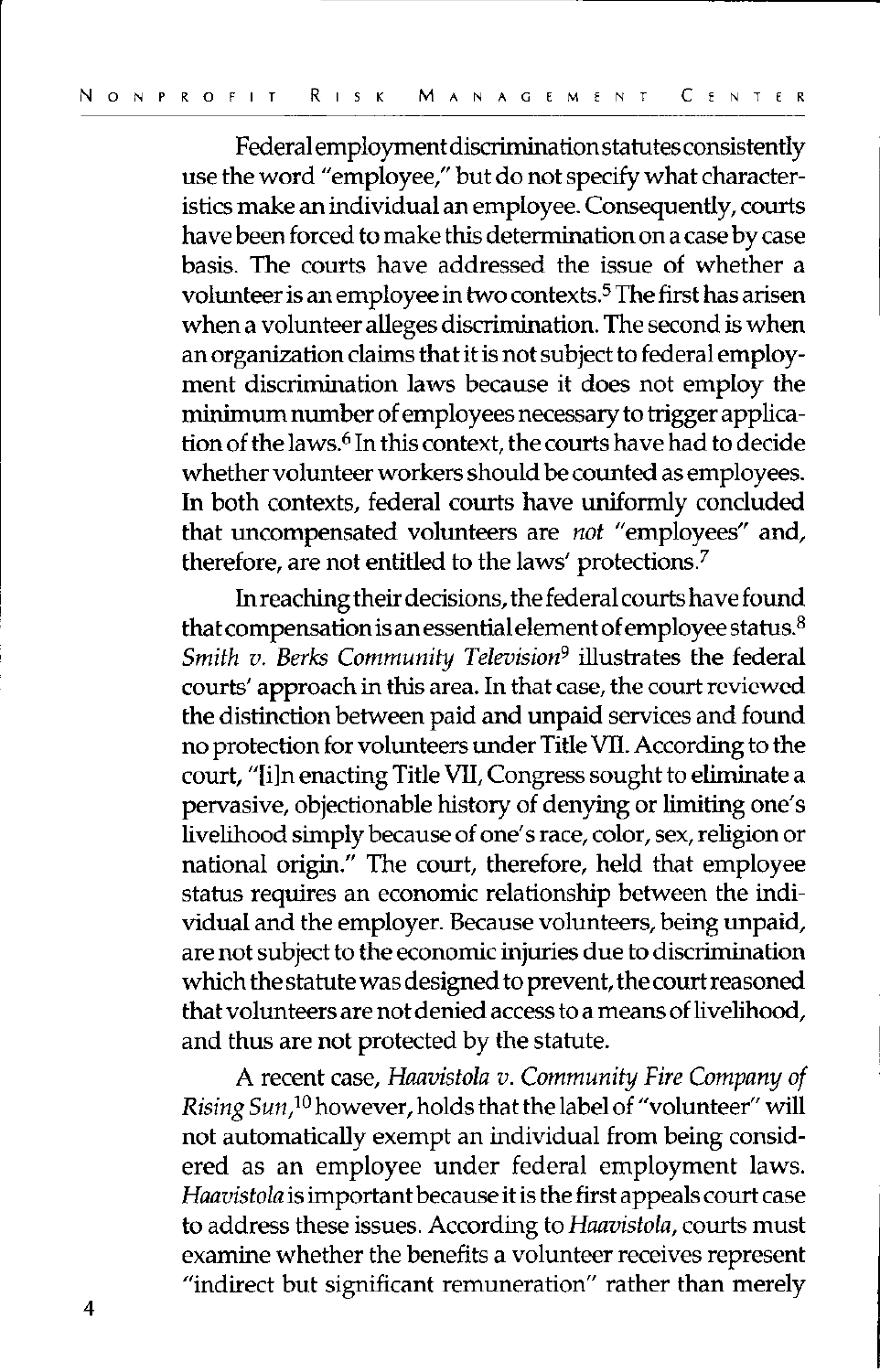"inconsequential incidents of an otherwise gratuitous relationship." A volunteer who receives significant remuneration in exchange for services *may* qualify as an employee. <sup>11</sup>

The issue that *Haavistola* leaves open is what kind of benefits can be classified as "significant remuneration." The benefits Haavistola received include a state-funded disability pension, survivors' benefits for dependents, scholarships for dependents upon disability or death, bestowal of a state flag to family upon death in the line of duty, benefits under the Federal Public Safety Officers' Benefits Act when on duty, group life insurance, tuition reimbursement for courses in emergency service techniques, tax-exemptions for unreimbursed travel expenses, ability to purchase a special commemorative registration plate for private vehicles without paying extra fees, and access to a method by which she may obtain certification as a paramedic. 12 The court does not, however, indicate how these should be weighed.<sup>13</sup>

#### **State Employment Discrimination Law**

Unlike federallaws, some state employment discrimination laws have been applied to volunteers. While most state courts that have considered the question have followed the federal courts in concluding that employment discrimination laws do not apply to volunteers, some have taken a different approach than the federal courts and a few have reached a different result. These latter cases examine the degree of control that the organization has over the individual instead of focusing on the economic relationship between the volunteer and organization.

*Harmony Volunteer Fire Company* & *Relief Association v.*  Pennsylvania Human Relations Commission<sup>14</sup> illustrates this "control" analysis. In *Harmony,* the court held that the Pennsylvania Human Relations Act, which prohibits discrimination against employees, applies to volunteer fire companies which rejected women applicants. In determining whether the fire company was an employer under the Act, the court bypassed a compensation analysis, stating that "[a]lthough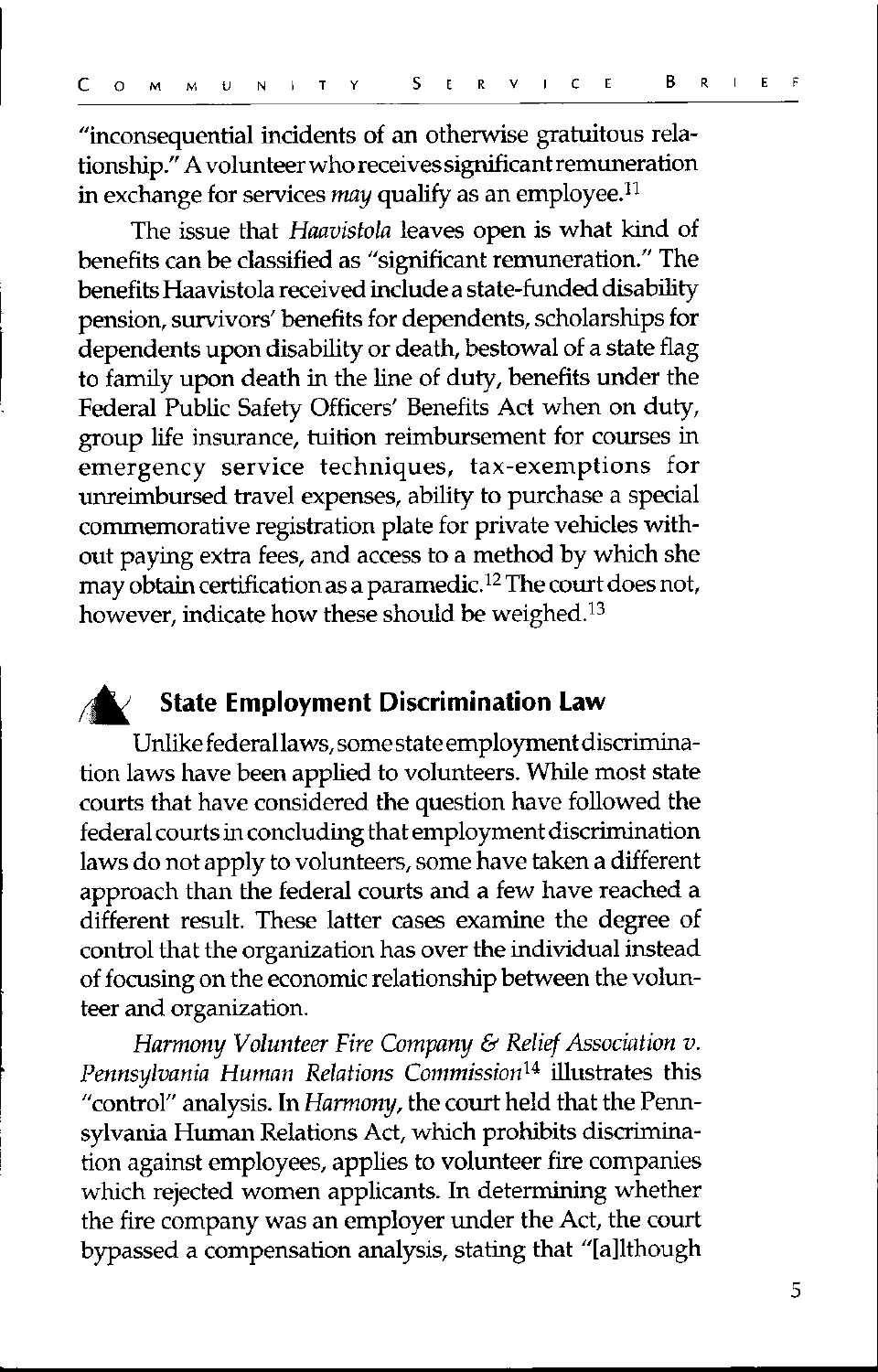the duty to pay a salary is often coincident with the status of employer, it is not an absolute prerequisite." 15 Instead the court ruled that the key to the relationship is the employer's power to control the details of the employee's activities. The court concluded that the fire company qualified as an employer because it had tight control over such employmentrelated matters as hiring, firing, training, and assignments.

Other states have looked to the federal courts for guidance in applying their employment discrimination laws and have found that uncompensated volunteers are not protected under state law. For example, in *City of Fort Calhoun v. Collins,16* the Nebraska Supreme Court held that because the Nebraska Fair Employment Practice Act is patterned after Title VII of the Civil Rights Act of 1964, its interpretation should be similar. The court held that volunteer fire fighters are not employees within the meaning of the Nebraska statute because they receive insufficient compensation.

#### **Federal Public Accommodations Law**

Public accommodation statutes originated with the common law obligation of innkeepers and common carriers to admit and serve all travelers. The reasoning behind these statutes is that some privately owned businesses and organizations are public in many respects and thus have a duty to provide equal access to services. Over the past few decades, Congress has enacted several laws to clarify and expand that duty.

Title II of the Civil Rights Act of 1964 is the principal federal public accommodations law. The statute ensures that all persons are entitled to "the full and equal enjoyment of the goods, services, facilities, privileges, advantages, and accommodations of any place of public accommodation ... without discrimination or segregation on the ground of race, color, religion, or national origin."17

Volunteers seeking the protection of Title II face two issues. The first is whether the organization the volunteer serves or wishes to serve is a "place of public accommoda- $6$  tion" under the statute. The second issue is whether Title II's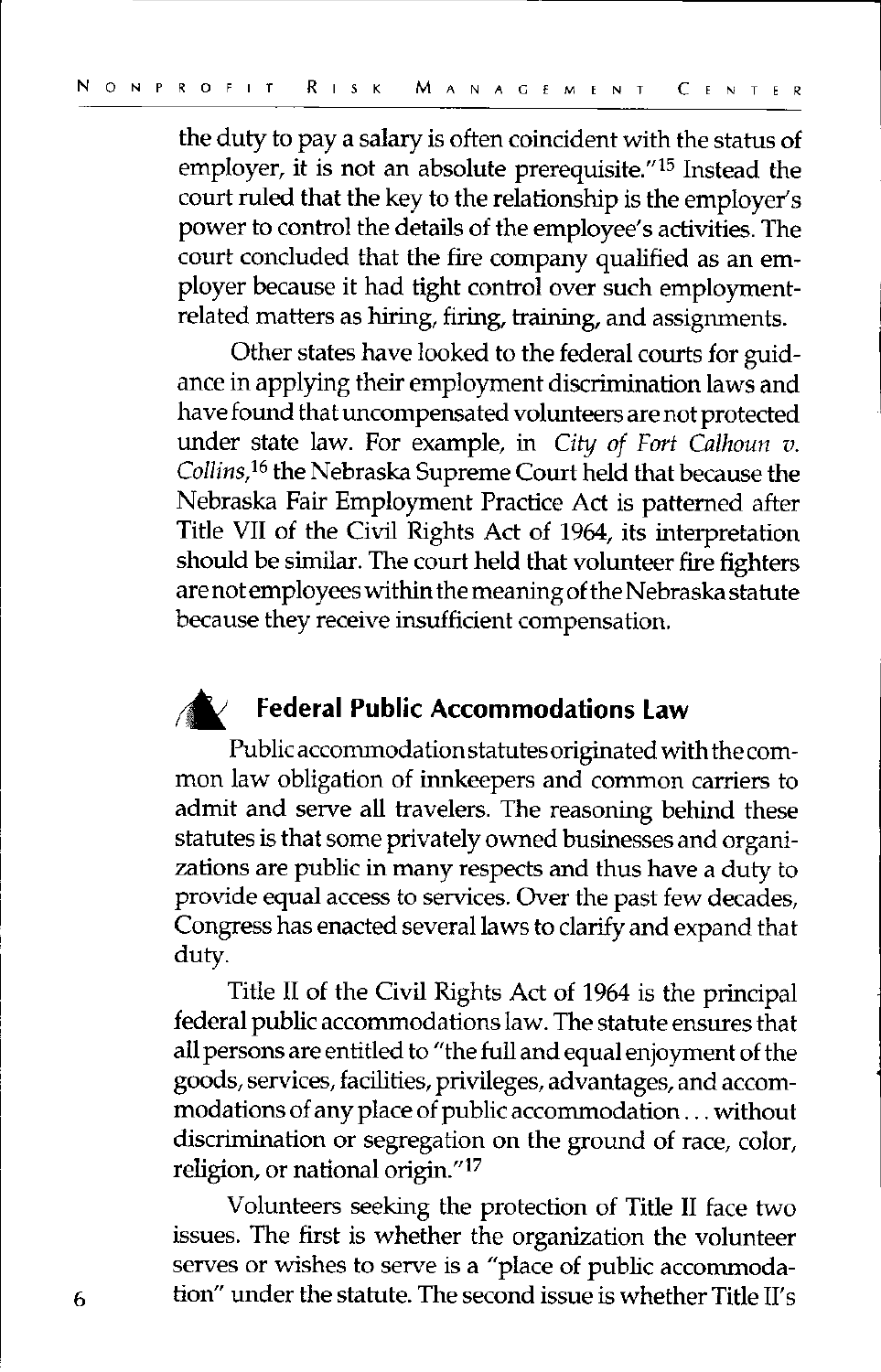protection applies to volunteers offering to provide services to an organization or whether it applies only to individuals who receive goods or services from an organization.

Most volunteer organizations are not "places of public accommodation" and therefore not subject to Title II. The determination of what is or is not a public accommodation is made on a case by case basis. A membership organization or club can be considered to be a public accommodation if it offers advantages and facilities on the basis of a general public invitation to join.<sup>18</sup>

In *Welsh v.* Boy *Scouts of America* 19 a federal appeals court addressed the threshold issue of whether a membership organization such as the Boy Scouts of America qualifies as a "place of public accommodation" under Title II. After an extensive analysis of Title II and its legislative history, the court ruled in favor of the Scouts. In reaching its conclusion, the court ruled that in order to qualify as a "place of public accommodation," an establishment must have a substantial connection to a concrete facility or location. According to the court, the Boy Scouts is not a "place of public accommodation" because it lacks a connection to a particular site or facility. The Boy Scouts of America is a membership organization whose benefits flow primarily from the interpersonal associations of its members rather than from a tangible facil  $ity<sub>20</sub>$ 

In addition to establishing a substantial connection to a concrete facility or location, a volunteer bringing suit under Title II also needs to show that providing services to an organization qualifies as the enjoyment of that organization's "goods, services, facilities, privileges, advantages, or accommodations." The issue of whether Title II's protection applies to volunteers offering to provide services to an organization has yet to be addressed by a federal court. As discussed below, state courts are divided with regard to state laws similar to Title IL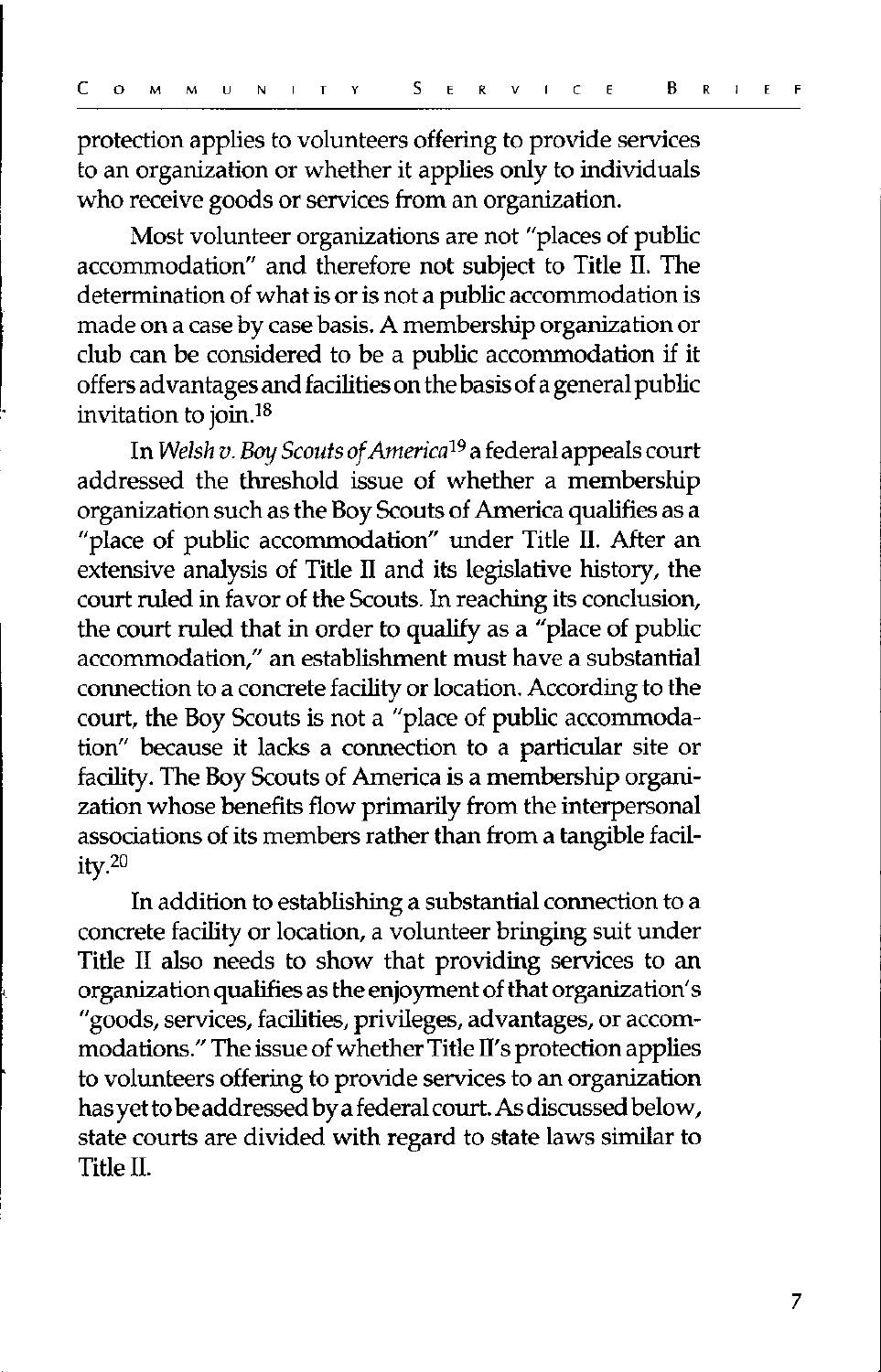#### *rA'.* **State Public Accommodations Laws**

Thirty-nine states as well as the District of Columbia have public accommodation statutes. 21 Whether an organization is considered a public accommodation depends on the interpretation of the law in a given state. Some state court decisions concur with the federal *Welsh* case and hold that a membership organization which is not tied to a particular location or facility cannot be considered a "place" for purposes of state laws prohibiting discrimination in places of public accommodation.22

Other courts have not restricted application of their public accommodation statutes in this manner. These courts have interpreted state statutes as encompassing any organization, whether in a fixed location or not, which offers goods or services to the public.23 The focus is on the activity of the organization, not on its location. Factors such as selectivity of membership, number of members, and benefits of membership are all important in reaching a determination.

Even if an organization qualifies as a public accommodation under state law, the protection of the public accommodations statutes might not apply to volunteers offering their services to the organization. At least one state court, in *QuinnipiacCouncil,* Boy *Scouts of America,Inc. v. Commission on Human Rights and Opportunities,24* has held thatits state statute does not apply to the offer of services by a prospective volunteer, as opposed to the request for services from the organization. The court held that the claimant, a woman whose application to be the Scoutmaster of a Boy Scout troop was refused because of her sex, was not protected by the statute.

In reaching its conclusion, *theQuinnipiac* court reasoned that the Connecticut statute was originally enacted to protect individuals from discriminatory practices that deny access to goods and services. It was not directed at alleged discrimination by an organization that refuses to "avail itself of a claimant's desire to offer services."25

Thus, in most states, anti-discrimination laws do not apply to volunteers of nonprofit organizations that receive no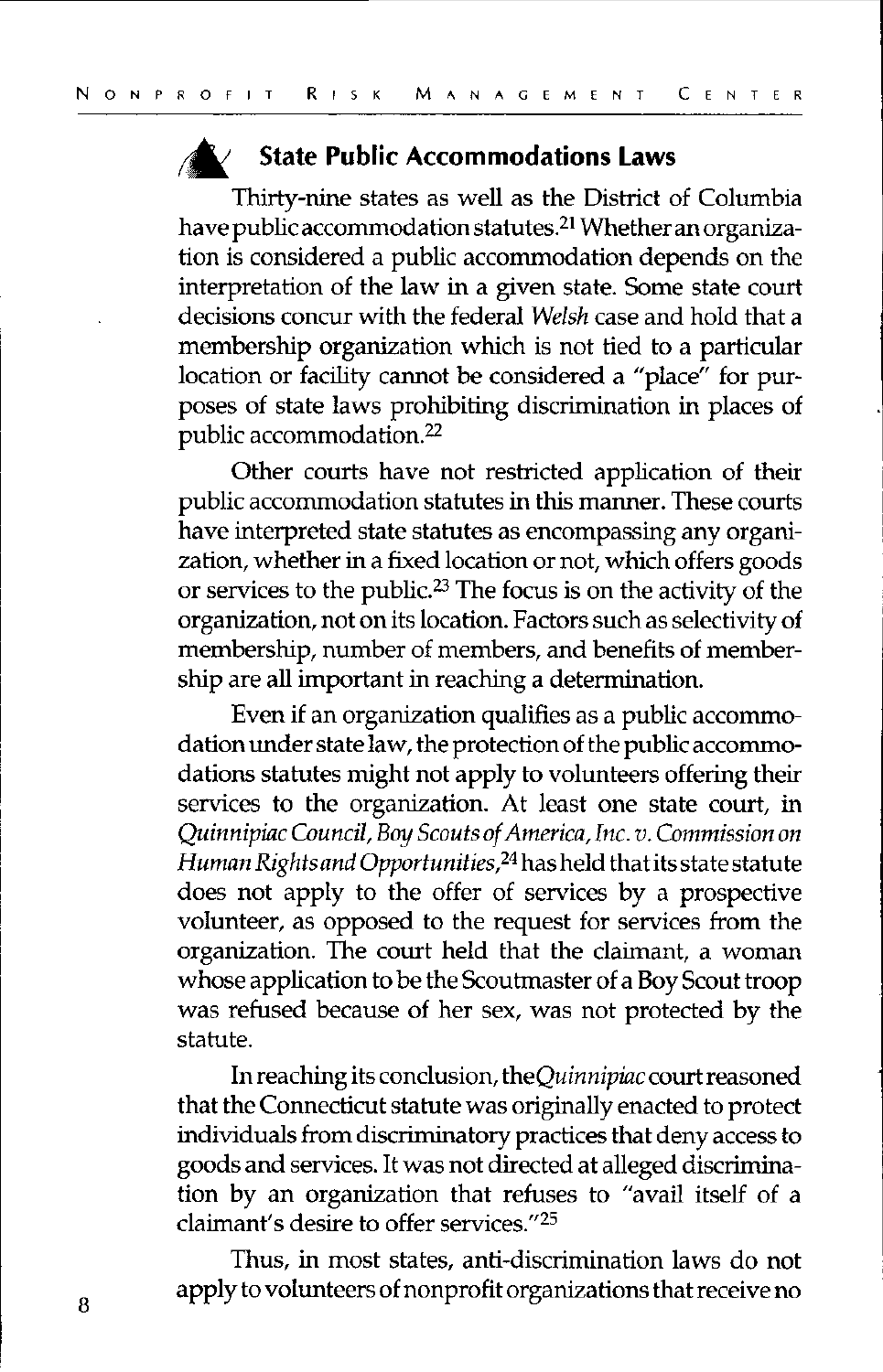government funding. Nonetheless, good policy reasons counsel against invidious discrimination. Moreover, lawsuits challenging alleged discrimination may still be filed, especially in states where the issue has not been definitively resolved. Such suits may not succeed, but they are likely to be costly. For these reasons many organizations choose to treat volunteers as if they are protected by anti-discrimination laws.

#### **;6'. The Americans with Disabilities Act**

The Americans with Disabilities Act of 1990 (ADA)26 prohibits several types of discrimination against persons with disabilities. The ADA requires that individuals with disabilities enjoy equal opportunity to participate in the most integrated setting possible with regard to available employment and program services.

The Act includes both employment and public accommodation sections. Although the employment sections of the ADA are unlikely to apply to volunteers, the public accommodations sections may apply. For detailed information on the ADA we suggest consulting one of the comprehensive guides such as the *ADA Compliance Manual* or the *ADA Handbook,* (although neither directly addresses applicability of the ADA to volunteers). The *Compliance Manual* is published by the U.S. Equal Employment Opportunity Commission (EEOC) and is available at Commission headquarters and field offices and public libraries. A copy can be purchased from the Bureau of National Affairs, 1231 25th Street, N.W., Washington, D.C. 20037, (800) 372-1033 and from Commerce Clearing House, 4025 West Peterson Ave., Chicago, IL 60646, (312) 583-8500. The *ADA Handbook* is a joint publication of EEOC and the Department of Justice and may be purchased at Government Book Stores or by calling (202) 783-3238. An excellent nongovernmental source for information about meeting the needs of individuals with disabilities is the Job Accommodation Network, 1-800-ADA-WORK.

All public agencies are subject to the ADA, and nonprofits generally must comply with the public accommodations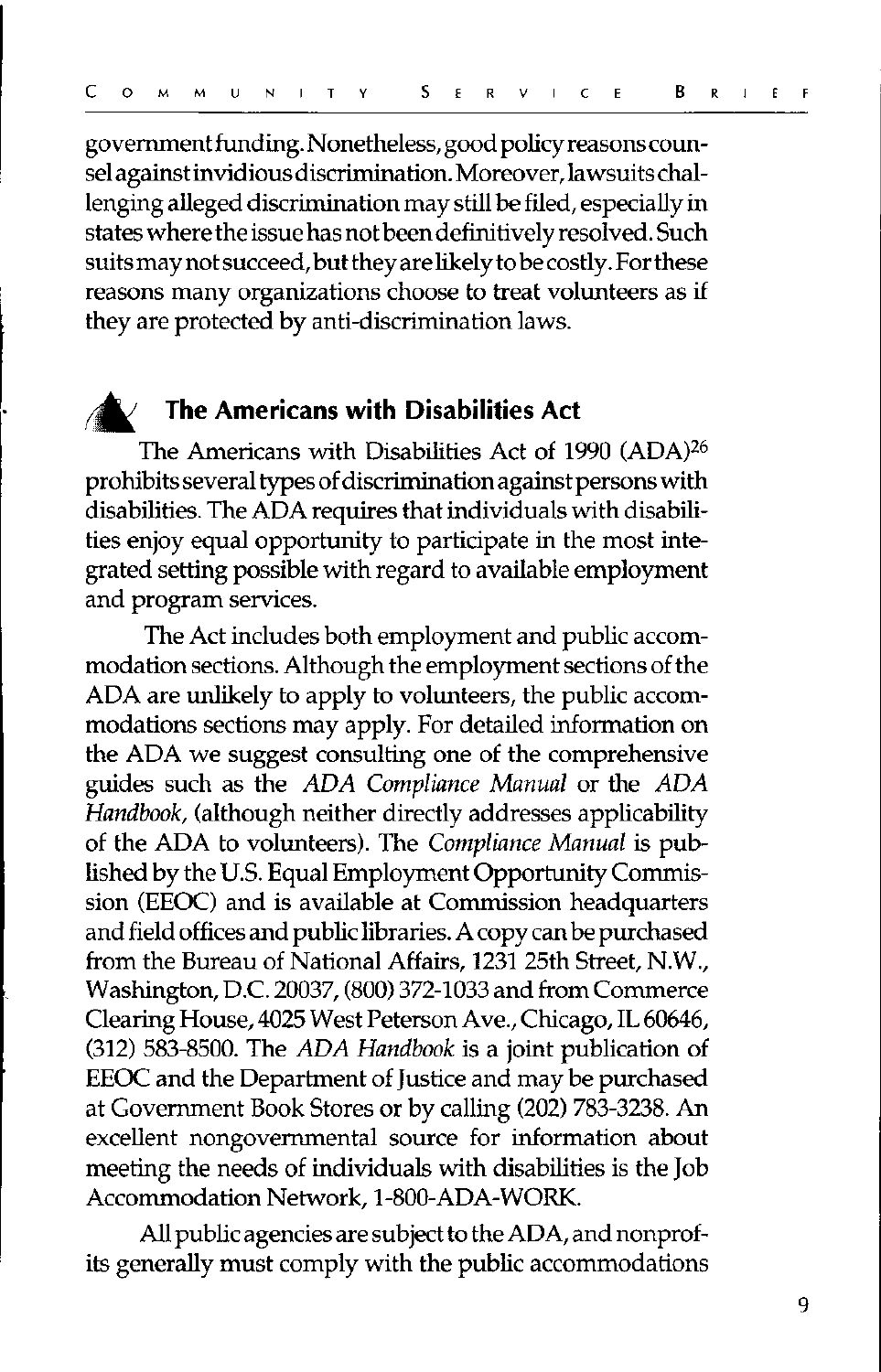rules regardless of staff size. "Public accommodation" generally means an organization that provides goods and services to the public. The ADA contains a detailed list of the sorts of organizations and activities that are included in the Act's coverage: schools (from nursery through post-graduate, both public and private), museums, galleries, libraries, senior centers, day care centers, stadiums, auditoriums, convention centers, lecture halls, homeless shelters, food banks, adoption agencies, social service, "places of public gathering," stores, gymnasiums and "places of exercise or recreation." <sup>27</sup>

The ADA defines disability as "a physical or mental impairment that substantially limits one or more of the major life activities of such individual; a record of such an impairment; or being regarded as having such an impairment."<sup>28</sup> Tbis definition not only includes persons whose impairment substantially limits major activities, it also includes persons who are *regarded by others* as having an impairment, whether or not the impairment actually substantially limits major life activities.

Pursuant to Title III of the ADA, individuals with disabilities cannot be denied the opportunity to participate in or benefit from the activities of public accommodations. Furthermore, "the opportunity offered to disabled people must be equal to that offered non-disabled people; and the participation or benefit cannot be offered separately, unless that is the only effective way that a disabled person can participate in the program."<sup>29</sup> For example, public accommodations must insure that people with disabilities are admitted or served and that auxiliary aides and services are provided to enable a person with a disability to participate (as long as such modifications do not pose an undue burden).

Although no case has yet applied the ADA to a volunteer, the rules may apply; especially if the volunteer position clearly benefits the volunteers. Additional information may be obtained from special telephone information lines set up by the agencies that administer the ADA; the U.S. Equal Employment Opportunity Commission, which operates an ADA Helpline (800) 669-EEOC (Voice) or (800) 800-3302 (TDD);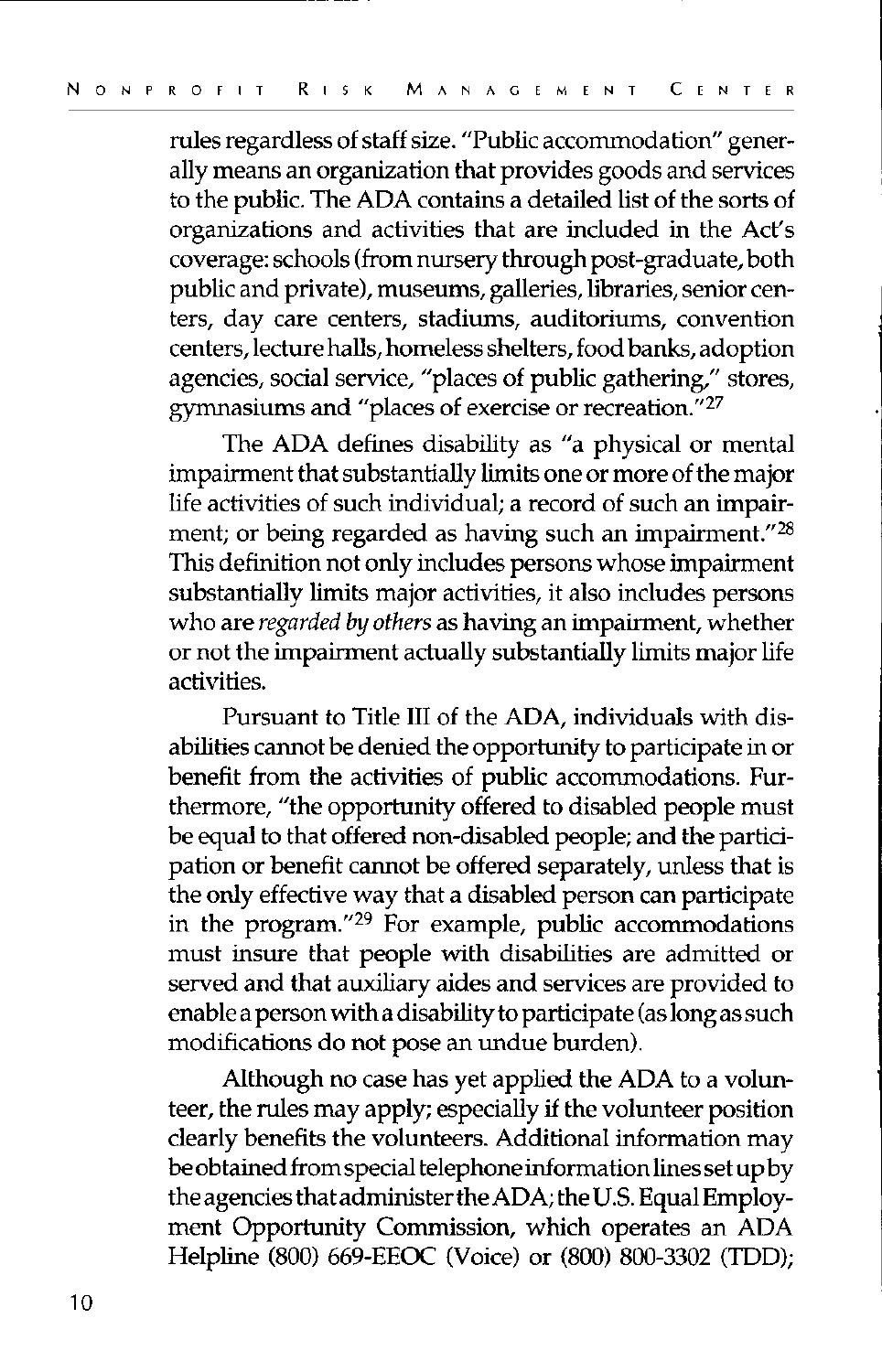and the U.S. Department of Justice, Civil Rights Division, Office on the Americans with Disabilities Act (202) 514-0301 (Voice), or (202) 514-0381 (TDD), (202) 514-6193 (Electronic Bulletin Board).

Aside from the federal Americans with Disabilities Act, many states and localities have their own disability discrimination laws covering public and private facilities and organizations. While the Americans with Disabilities Act is broader and supersedes most local laws, some states have laws which may pose additional requirements. As with the other areas of law discussed in this booklet, it is important to consult state and local law with regard to accommodating persons with disabilities in your program.



#### **;;6' Public Entities and Federal Grantees**

Organizations receiving federal funds generally are subject to federal anti-discrimination laws in the administration of the funded program-thus, they may not discriminate on the basis of sex, race, religion and other federally protected characteristics. In addition, the federal statutes which authorize programs may contain their own anti-discrimination provisions. For example, the National and Community Service Act of 1990 (as modified bythe National and Community Service Trust Act of 1993) prohibits grantees from discriminating on the basis of race, color, national origin, sex, age, political affiliation or disability. Religion may not be the basis for discrimination by grantees commencing programs with grants authorized under the amended version of the law.<sup>30</sup>

Some funding statutes create an additional obligation for grantees regardless of civil rights laws. Thus, with regard to discrimination, federal grantees generally must treat volunteers in the same manner as they would employees. If you are receiving federal funds, you need to check to see whether you are required by the terms of your grant or the statute through which you are funded to comply with anti-discrimination rules and other federal civil rights provisions. Even if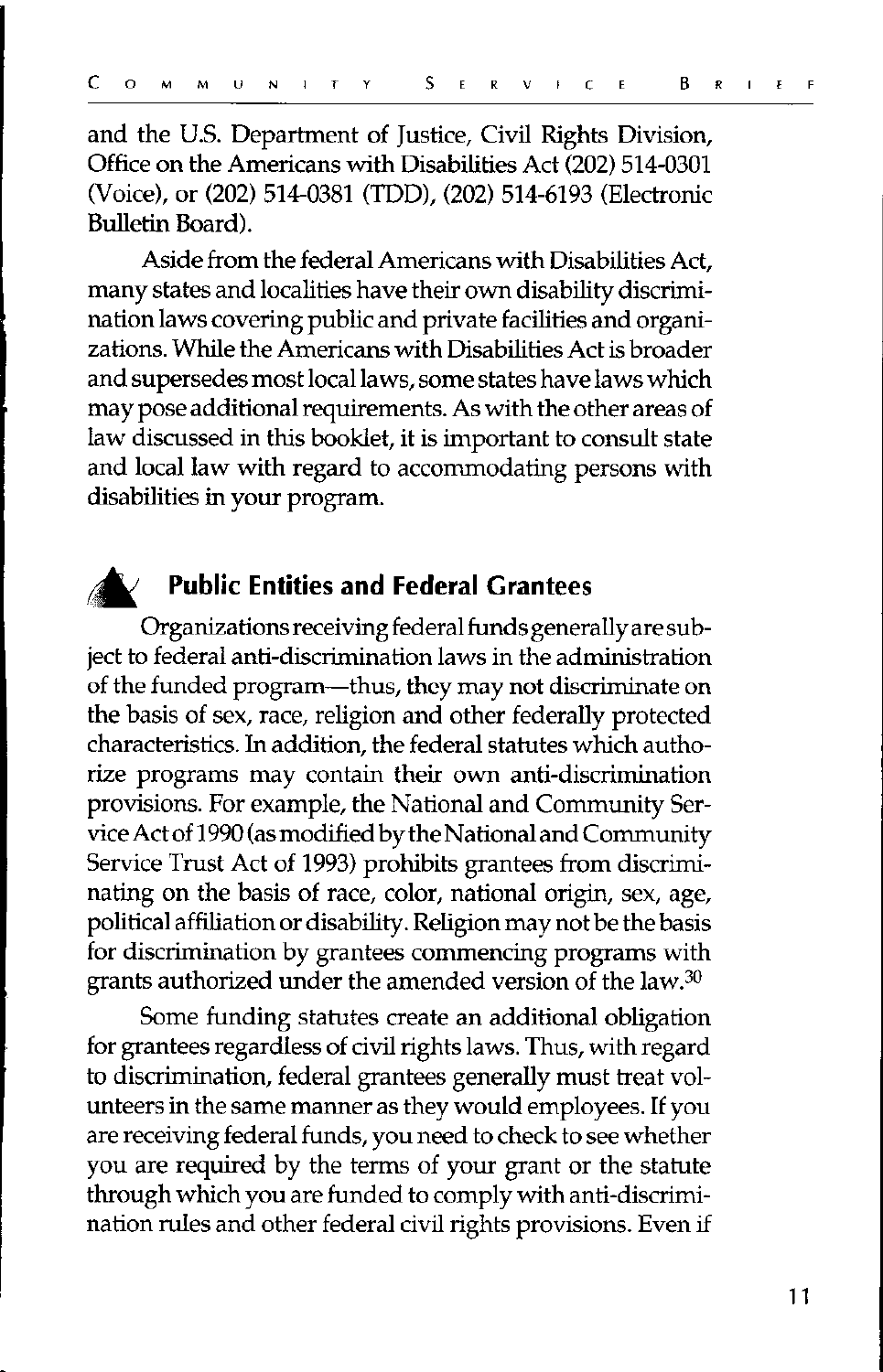you are not receiving federal funds, you may be bound as a subcontractor of an organization that receives federal funds.

If your organization places volunteers with independent organizations for the purpose of performing service, your organization could be liable for the discriminatory acts carried out by the other organization. Take, for example, the cooperative education scenario where colleges and universities place students in businesses for the purpose of obtaining practical education. Schools that receive federal financial assistance are prohibited from discriminatory conduct by Title VI of the Civil Rights Act of 196431 which states: "No person in the United States shall, on the groundsofrace, color, or national origin, be excluded from participation in, be denied the benefits of, or be subjected to discrimination under any program or activity receiving Federal financial assistance." Similar language appears in federal statutes barring discrimination based on sex,<sup>32</sup> age,<sup>33</sup> and disability.<sup>34</sup> The Department of Education has interpreted the language of these statutes to prohibit "second hand" discrimination and has promulgated regulations which reflect this interpretation. For example, "A recipient [institution] under any program to which this Part applies may not, directly or through contractual or other arrangements, on grounds of race, color or national origin: .... deny an individual an opportunity to participate in the program through the provision of services or otherwise or afford him an opportunity to do so which is different from that afforded others under the program ..."35

Segregation which occurs naturally in a program may not necessarily be prohibited by federal statute. For example, a service-learning program based at a women's college might have all female volunteers, or an urban service corps might have all minority participants who respond to the program's solicitations for volunteers. As long as the programs do not prohibit participation or impose other barriers to participation by all who wish to serve, anti-discrimination laws are not violated.

In some very specific circumstances, selection can be based on a factor, such as sex, that would ordinarily be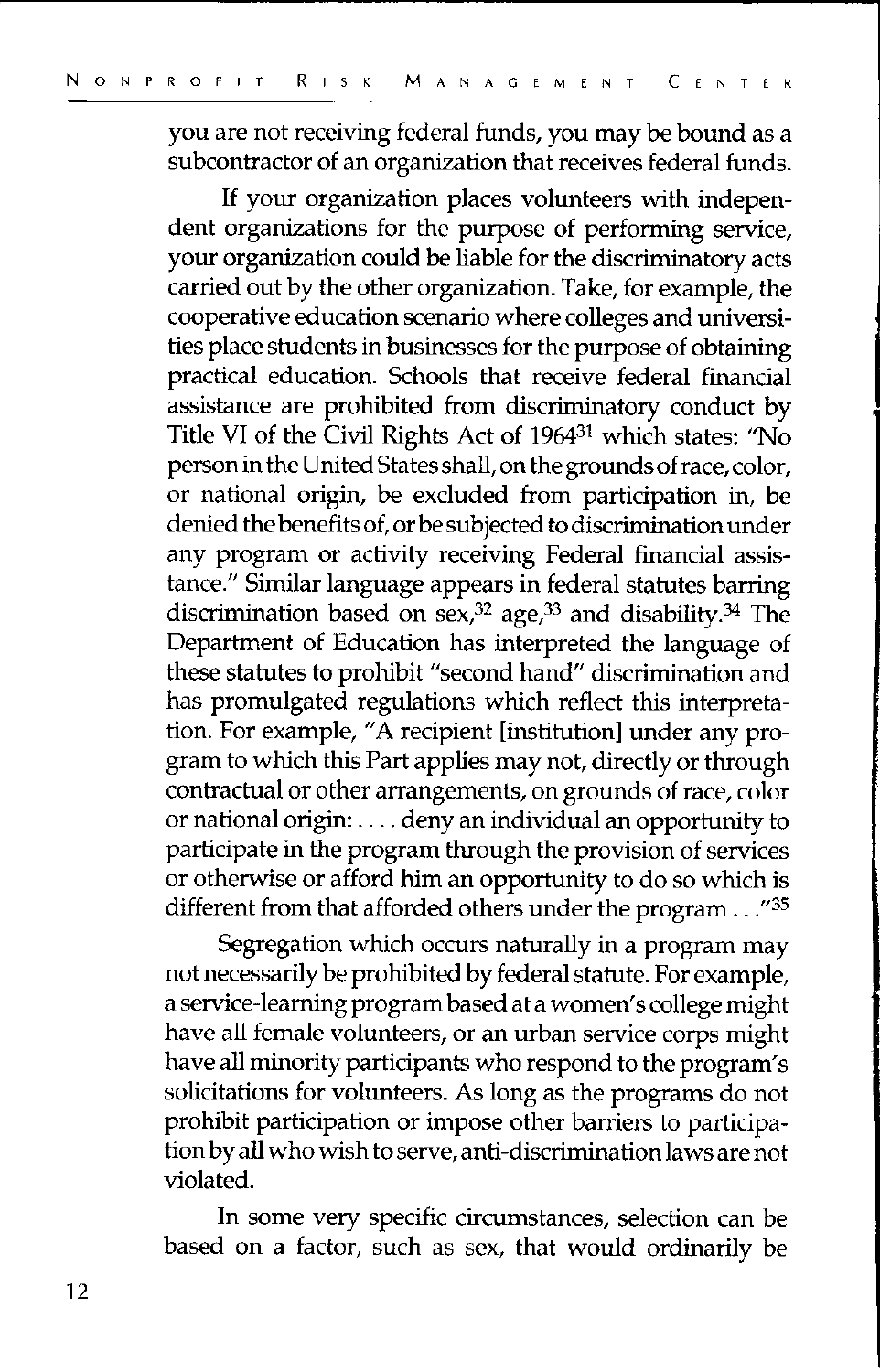impermissible. A bona fide occupational qualification (BFOQ) for the service can be imposed if truly necessary. For example, female applicants may be rejected from a service program that places volunteer counselors at a boy's camp where the counselors must sleep in the cabins with the boys.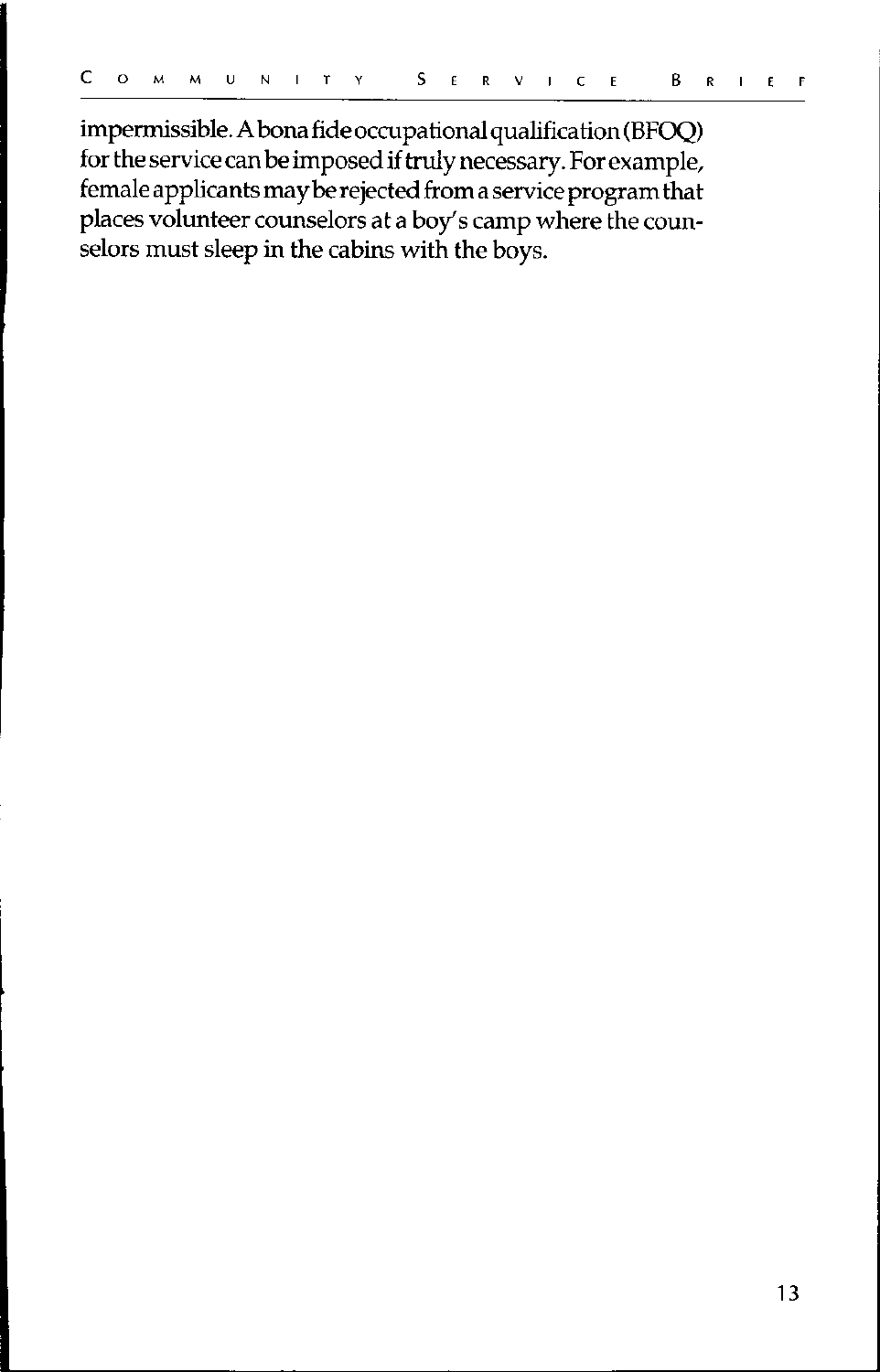

Workers' compensation laws provide a means of recovery for individuals injured during the course and scope of employment. Workers' compensation benefits are commonly reserved exclusively for injured "employees" and their families. Several states, however, allow volunteers to utilize workers' compensation under some circumstances, while a few other states define "employee" and/or "employment" to include some classes of volunteers. Since workers' compensation laws vary from state to state, familiarity with the law of the state or states in which your organization operates is necessary to determine your obligation to purchase workers' **compensation insurance.** 

The applicability of workers' compensation rules to volunteers depends on the wording of state statutes, some of which exclude nonprofits' employees as well as volunteers. The Arkansas statute, for example, expressly excludes from its definition of covered employment "institutions maintained and operated wholly as public charities."<sup>36</sup> Idaho exempts from workers' compensation coverage "employment which is not carried on by the employer for the sake of pecuniary gain."<sup>37</sup> Some states statutorily allow volunteer organizations the option of treating their volunteers as employees for purposes of workers' compensation. <sup>38</sup>

In a few states, the question of whether a volunteer may receive workers' compensation benefits has been addressed by the courts. Some of these decisions hinge on whether the volunteer receives any form of compensation, such as a living allowance, stipend, room and board, benefits or even reimbursement for expenses. 39 Other courts place little emphasis on whether or not the individual has been compensated, but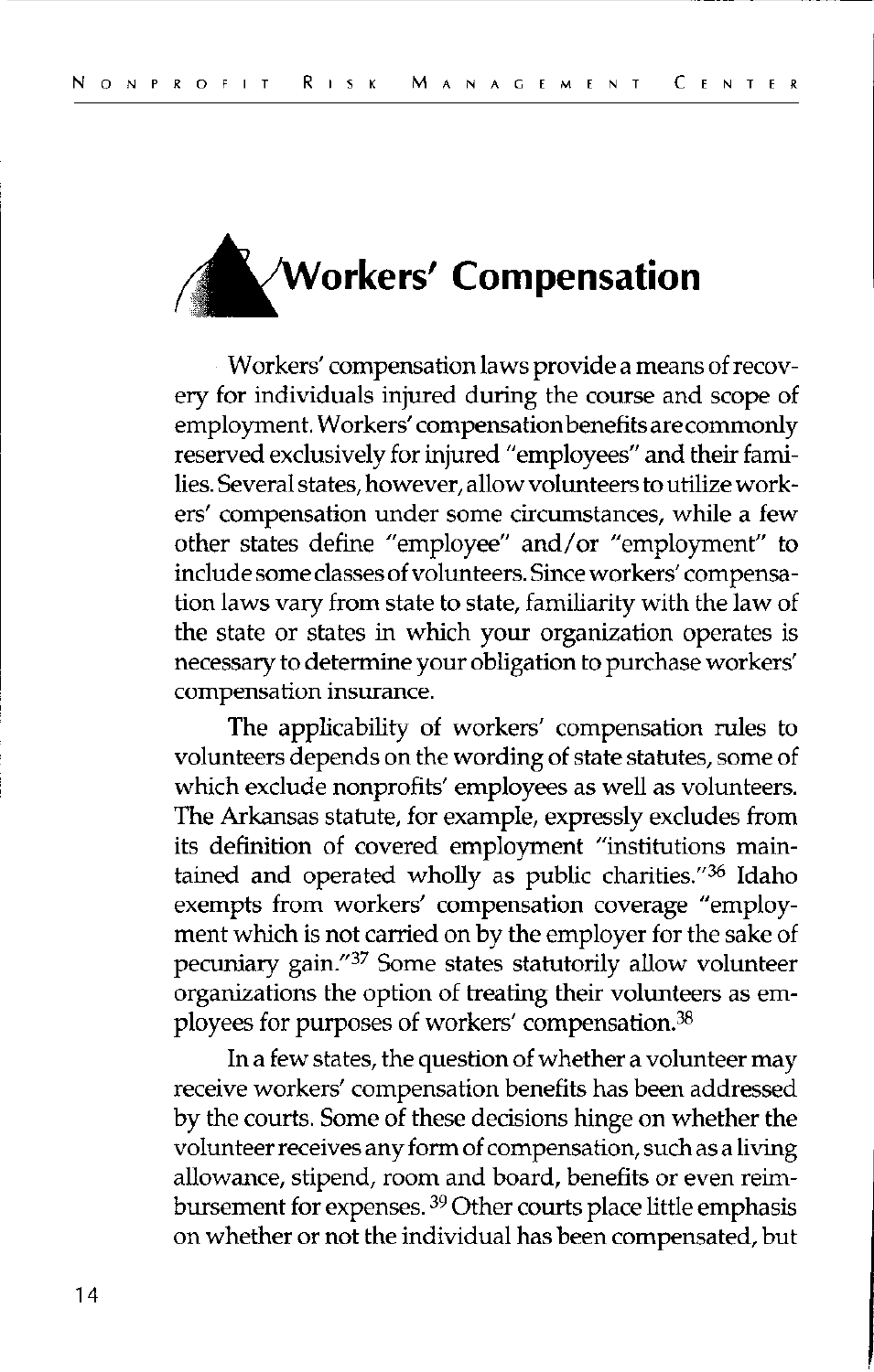look instead to the degree of control the employer exercises over the volunteer's service.40

Although you may not want to pay workers' compensation premiums, covering volunteers under workers' compensation may offer a significant advantage if the option is available. In almost all states, individuals who elect to seek workers' compensationremediescannotadditionallyattempt to recover damages through personal injury litigation against their employer. In these states, workers' compensation presents a trade-off. Workers can recover under workers' compensation for work-related injuries without needing to prove the employer's fault; but their recoveries are more limited than a jury might award.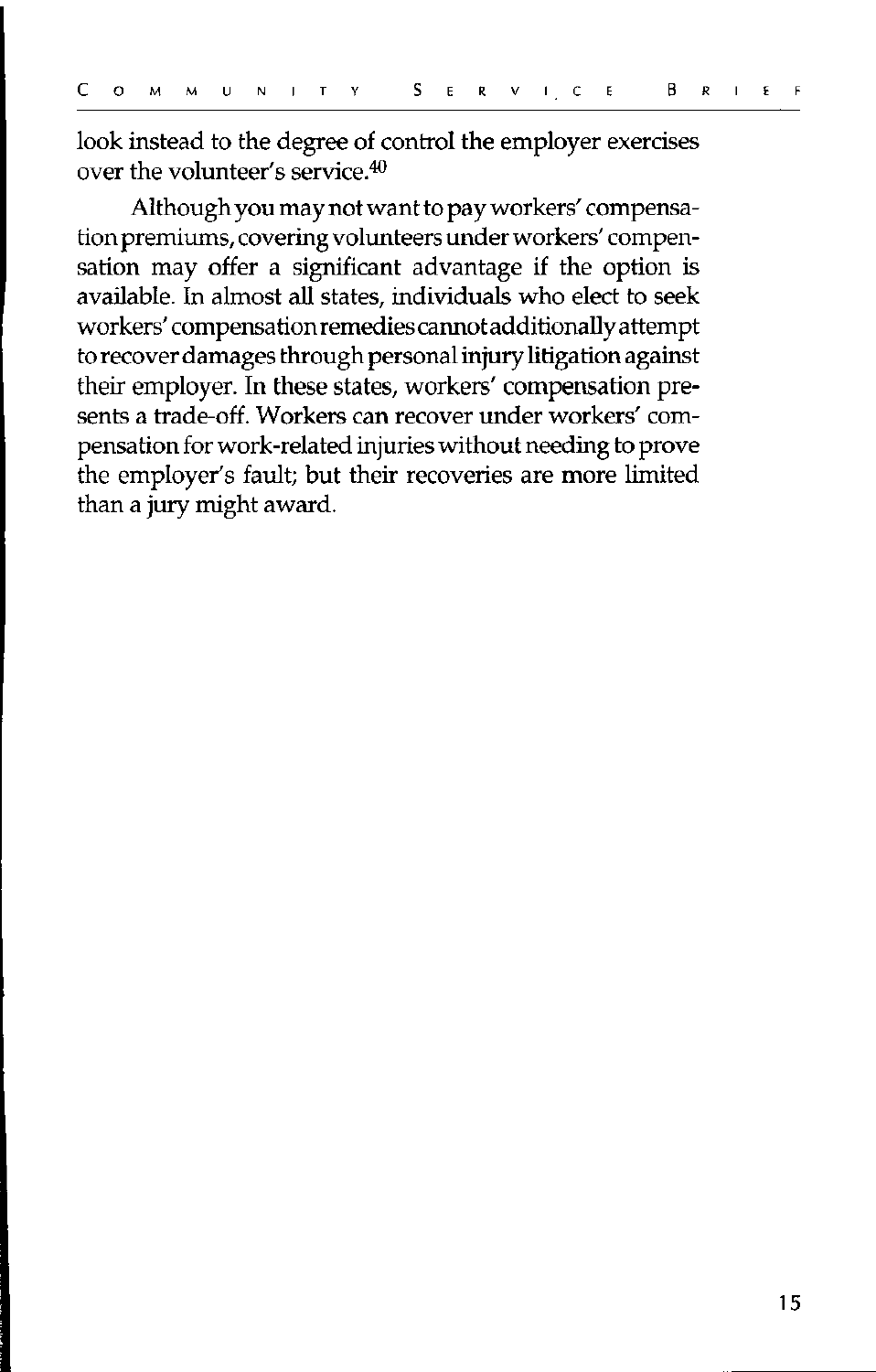

Child labor laws can restrict minors' volunteer service. In the interest of protecting children, U.S. Department of Labor staff may consider some forms of volunteer service to be employment for purposes of the federal child labor law. Even though the child labor law is part of the Fair Labor Standards Act, which generally does not apply to volunteers, the justification for applying the child labor rules to volunteers is stronger than the justification for applying the minimum wage and maximum hour rules.

In light of this uncertainty, some volunteerism experts recommend that organizations design service assignments for young volunteers to comply with the child labor restrictions regarding hazardous occupations, licensing, parental consent, and working hours. <sup>41</sup>

Federal child labor protections do not pose the only obstacle to programs enlisting the service of minor volunteers. Each state enforces its own child labor provisions, some of which impose restrictions more severe than federal law. The New York State Department of Labor advises that employment certificates should be obtained by workers under 18 years of age whether in paid employment or in volunteer service.42 Because each state's law is unique, you should check with your state labor department if in doubt.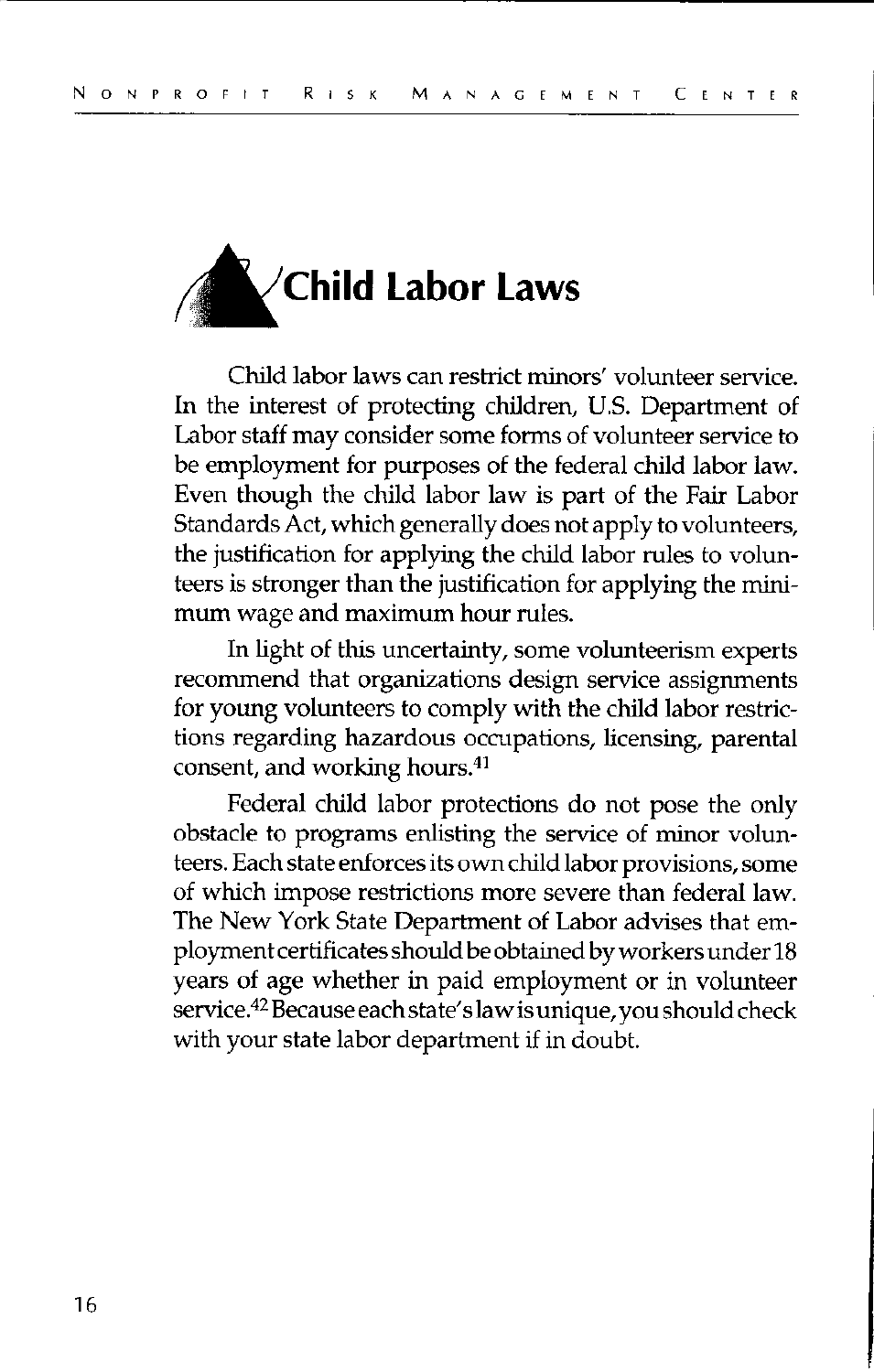

#### **General Tax Rules**

Federal and state taxing authorities will expect their share of almost any compensation you give to your volunteers. In general, for tax purposes, you must treat payments to volunteers the same as payments to employees. Consequently, absent an exception from federal or state tax laws, you must withhold income taxes and FICA (Social Security and Medicare) contributions from the compensation you pay your volunteers.<sup>43</sup> Living allowances, stipends, post-service benefits, and in-kind benefits are usually treated like wages.<sup>44</sup>

The Internal Revenue Code contains a number of exceptions, discussed below, that exclude some items from tax. In addition, some federally funded programs provide exceptions in their legislation. Moreover, although volunteers may receive a taxable benefit, some may not earn enough during the year of service to owe any income tax. For example, although your program may award volunteers a \$1,000 taxable living allowance, if these volunteers have no other earnings for the year, they escape income tax, since their income will be less than the minimum taxable amount. FICAmuststill be paid, however.

State tax rules generally follow the Internal Revenue Code with respect to definitions of "taxable income" and withholding requirements. (Many states start with the federal rules and merely add several modifications in the computation of the tax due.) Because state tax codes are not standardized, some may contain applicable exceptions that are beyond the scope of this booklet.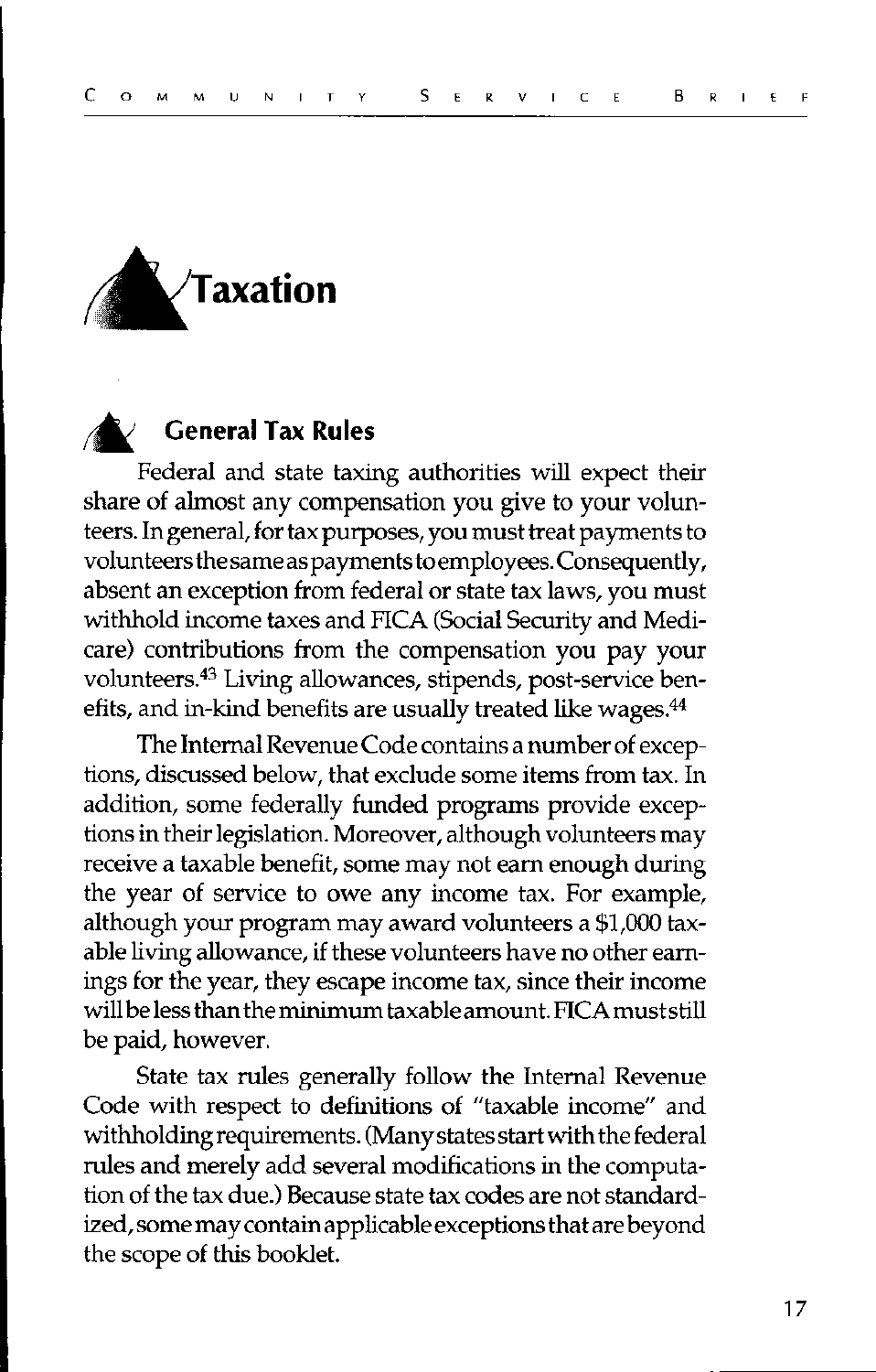

#### **Living Allowances, Stipends and Other Payments During Service**

To the extent living allowances, stipends and other forms of cash awards constitute "compensation for services," they are taxable under the Internal Revenue Code and subject to FICA withholding just as if they were wages paid to employees. The IRS taxes income, and these cash awards are a form of income. The FICA tax is a bit narrower, but the definition of "wages" used for FICA is broad enough to include living allowances, and most other forms of compensation for services.

Only if a program qualifies for special tax rules, which are sometimes part of legislation for the program, will living allowances be totally exempt. Job training programs fall within one of the few exemptions. Earnings of individuals enrolled in government-sponsored job training programs who render no service as part of the training experience are not taxed. 45



#### *t6'* **Non-Cash Benefits**

In-kind benefits, such as meals, lodging, uniforms and health insurance are subject to special tax rules. Although the IRS treats many in-kind benefits as taxable compensation, exceptions apply to most non-cash benefits volunteers typically receive. (Scholarships are discussed separately below.)

Meals and lodging are exempt if they meet the following tests.<sup>46</sup>

- **Meals** Provided for the convenience of the program; and;Servedontheprogrampremisesorworksite (not in a restaurant).
- **Lodging** Provided to recipients required to accept the lodging a condition of their service to enable them to better perform their duties.

If your program satisfies these rules, the value of meals and lodging is not taxed. Housing must be provided to further the purpose of the program rather than merely to provide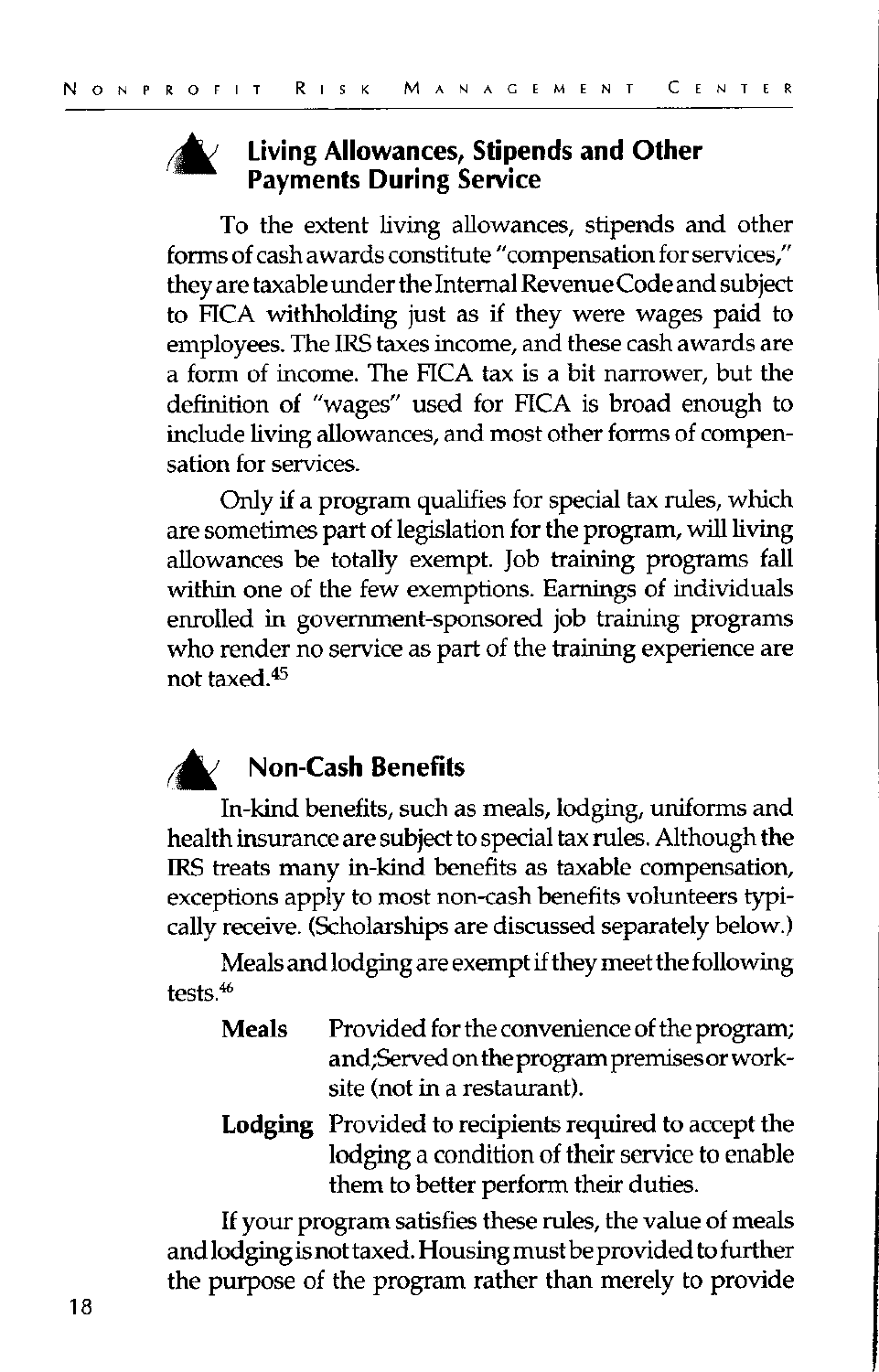shelter. Meals should be served at program sites or facilities. Feeding volunteers at the golden arches five days a week can tum every Big Mac they eat into taxable income.

Health and accident insurance coverage can generally be provided tax-free.<sup>47</sup> Likewise, uniforms required as a condition of employment and which are not suitable for everyday wear are not taxed.48 Child care is not subject to tax if it meets certain IRS guidelines. 49

Inexpensive items may be excludable from income *asde minimis* fringe benefits. This imprecise exception encompasses items such as holiday gifts, coffee and doughnuts, soft drinks, local telephone calls, and use of the copy machine.<sup>50</sup> The more expensive the item, the less likely it is to qualify as *de minimis,* especially if given more than once.

In-kind benefits that do not qualify for a tax exemption must be assigned a dollar value for tax purposes. You will be responsible for determining the fair market value of the goods distributed and for withholding the tax from the volunteers' living allowance or other cash income. Generally, the fair market value of a benefit is the amount an individual would have to pay for the item at a local store or restaurant.<sup>51</sup>



#### **r6' Scholarships**

The Internal Revenue Code exempts "qualified scholarships" from tax.52 These rules have gotten much tighter over the years, so that many scholarships are now fully or partially taxable. Because these rules were not written with volunteers in mind, their application to your program may not produce a clear answer without a ruling from the IRS. The explanation here draws on the tax treatment of scholarships for graduate students.

The first requirement a scholarship must meet to be "qualified" is stated in the negative. The scholarship must *not*  be given as compensation for services the recipient performs on behalf of the granting program or institution. Thus, a graduate student who is required to teach in exchange for a scholarship is taxed. Similarly, scholarships awarded to your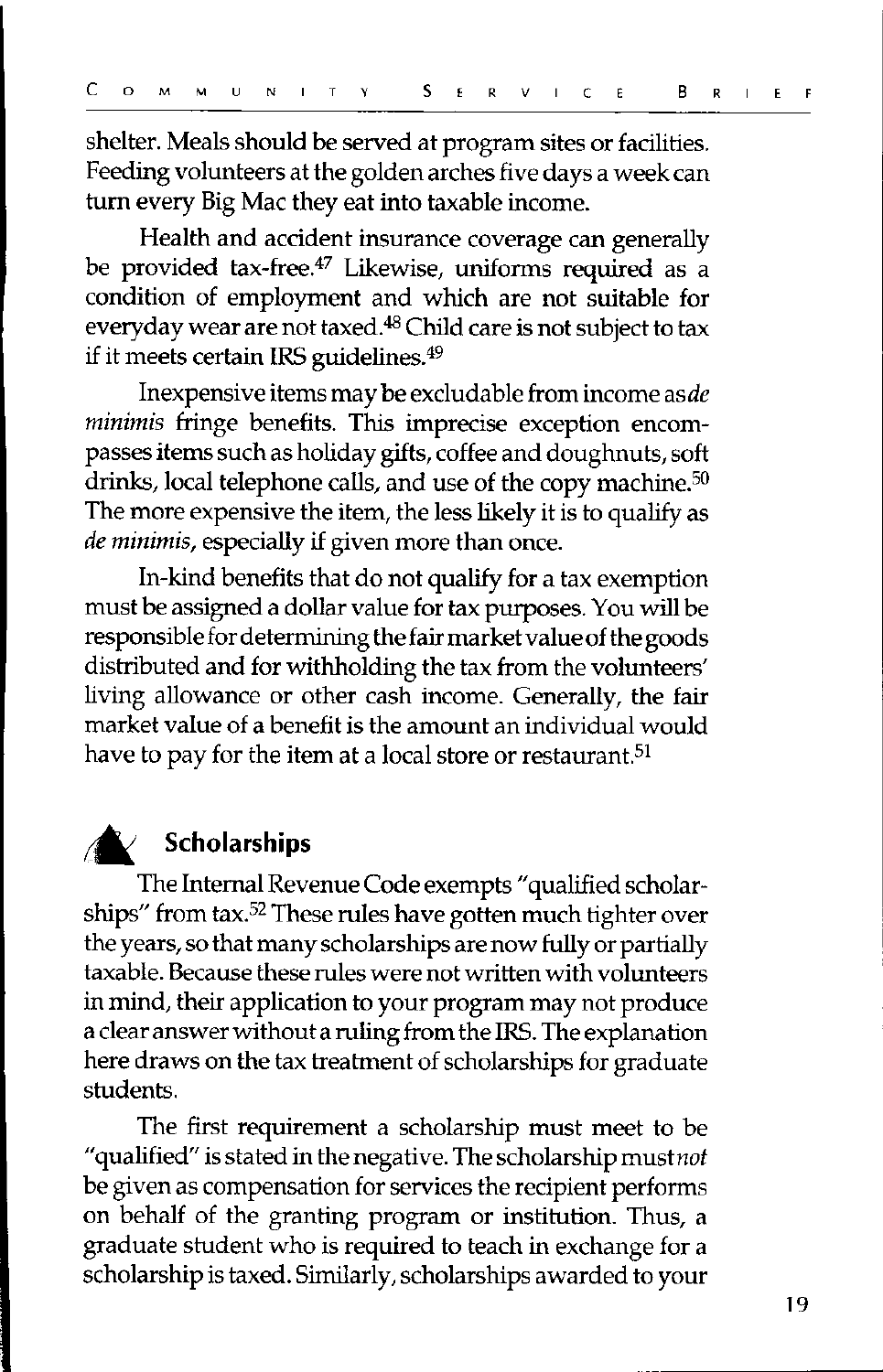volunteers could be taxed as income if a volunteer must perform work to receive the scholarship.

Taxation may depend on how a volunteer "earns" a scholarship. The more the scholarship appears to have been given in exchange for labor, the more likely it is to be taxed. If scholarships are given in addition to a living allowance that alone adequately compensates the volunteer for service, taxation is less likely. Similarly, scholarships based exclusively on merit or need are "qualified." If, for example, your scholarship is a "Merit and Achievement Award" the recipients are less likely to surrender some of their funds to the IRS than if you offer "Scholarship Compensation for Community Service Work."

Words alone are not determinative, however. The program's judgment as to whether or not the award constitutes compensation is not binding on the IRS. Similarly, whether or not the grantor of the award withholds tax on the benefit will not sway the IRS determination.<sup>53</sup> IRS opinion is similarly unaffected by the rulings of other agencies and tribunals. For example, a National Labor Relations Board ruling that an individual is not an employee is not binding for tax purposes. 54

Even "qualified" scholarships are taxable unless used for permitted purposes: tuition, fees, books, supplies and equipment required for courses of instruction. The IRS taxes any portion of a scholarship used for living expenses or other non-qualifying purposes. A volunteer who uses his scholarship award to wine and dine his college sweetheart may find himself washing dishes to pay the IRS.

Taxable benefits will remain taxable even though volunteers never receive any cash directly or hold the benefit itself in their hands. For example, your organization may write a check directly to a college for tuition payment of a former volunteer. The individual who is credited with the value of the tuition payment then becomes liable for federal and state taxes on it, which the organization is ordinarily responsible for withholding.

Tax liability arises when a volunteer receives the benefit,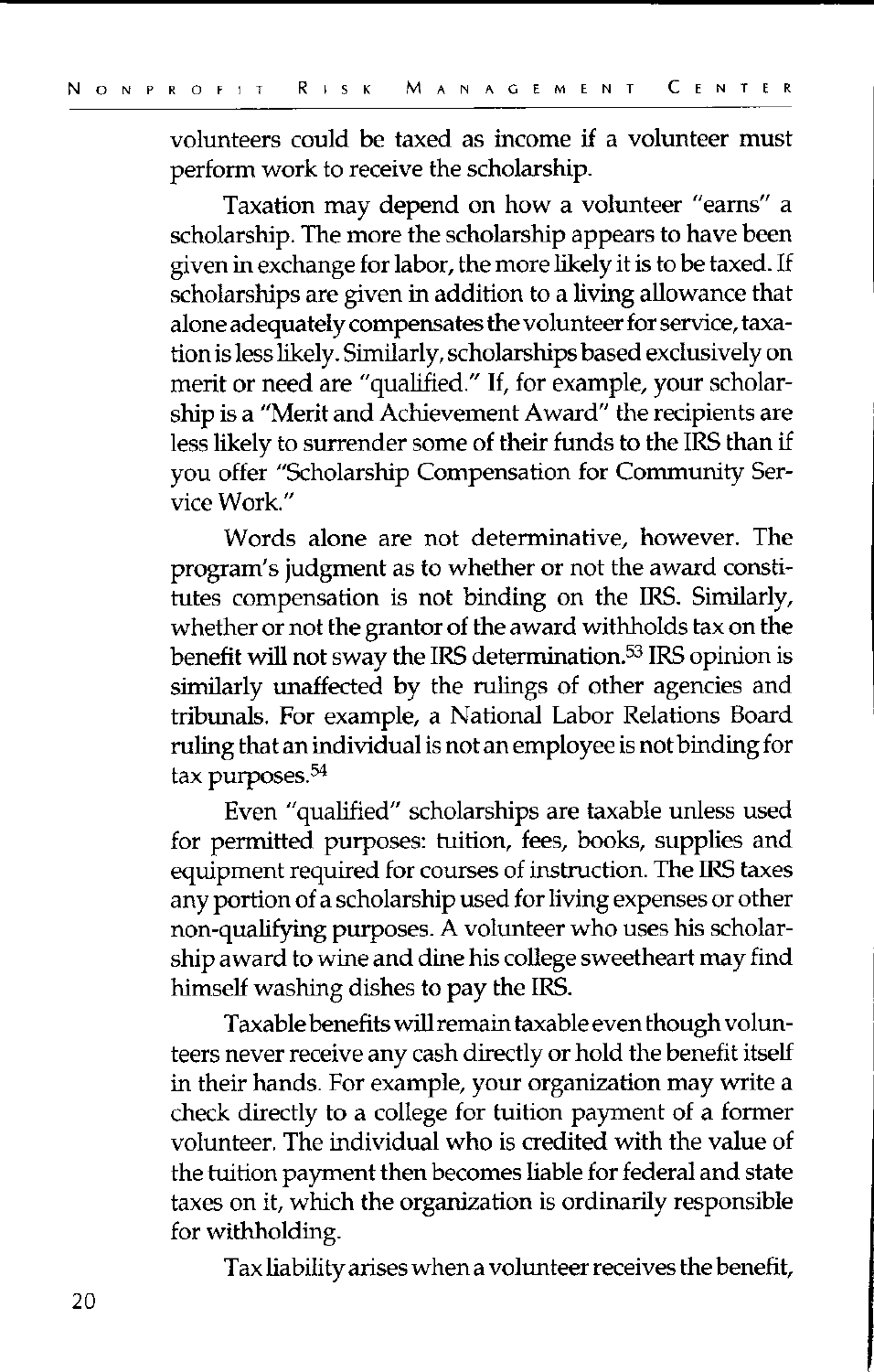for example, by requesting payment to the college where he or she enrolls after the program. Program managers should advise volunteers that no tax need be paid until they exercise the right to use the benefit, but should also advise these individuals to budget for the upcoming tax liability.<sup>55</sup>



#### **;A: Reimbursements**

Reimbursements to volunteers are taxable to the same extent as reimbursements to employees. Only if the expense qualifies as a tax deduction for an employee does it avoid tax.<sup>56</sup> Thus, reimbursement for a volunteer's purchase of a uniform, required for program participation, would not be considered part of the individual's taxable income.

Reimbursements for ordinary living expenses like food, clothing and commuting to and from home *are* taxable income. You may be able to provide meals tax-free in some circumstances, but reimbursements for meals or for groceries to cook meals will ordinarily be subject to tax.57 (An exception is allowed if an individual is traveling away from home for the program.)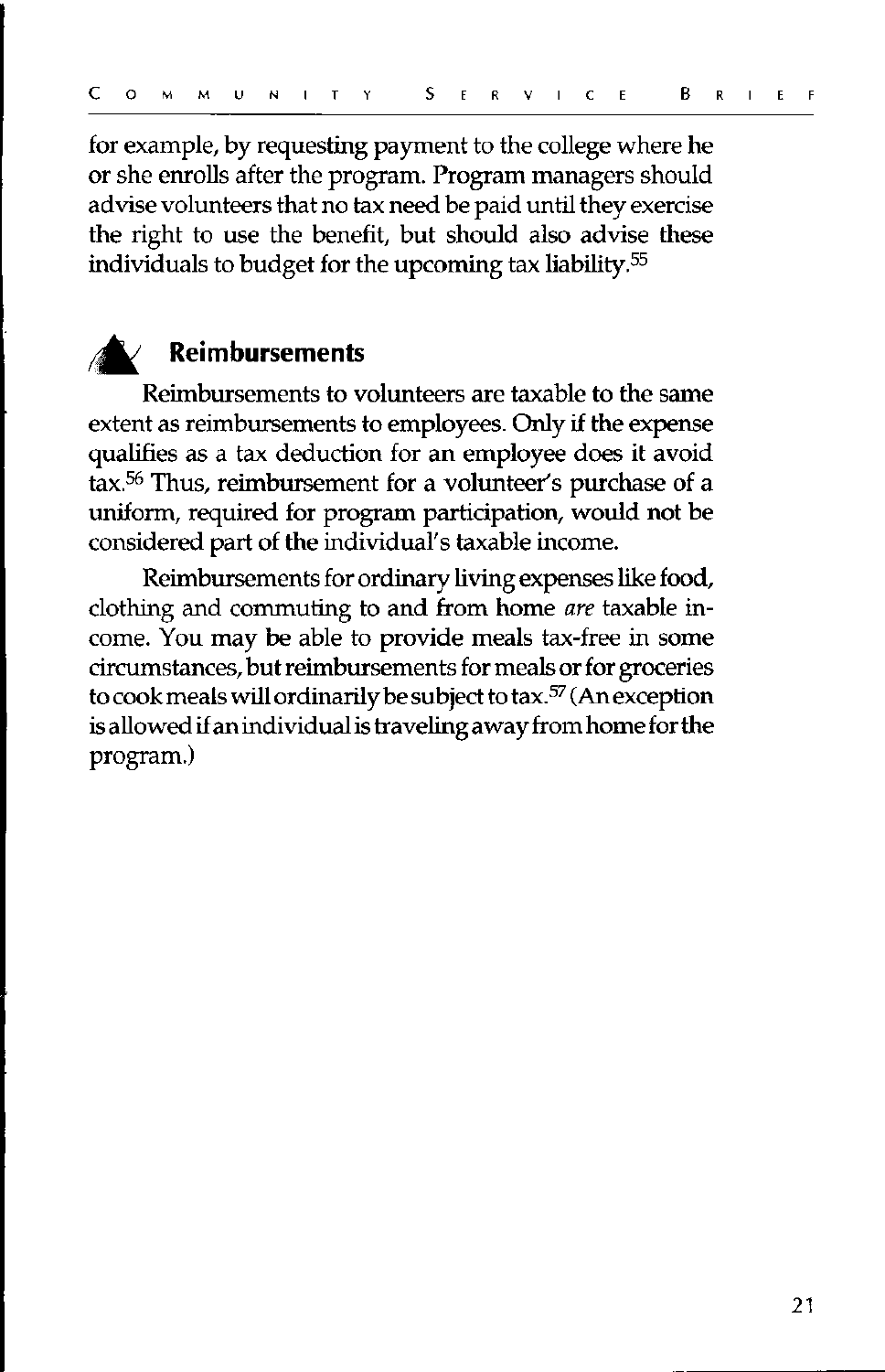

Reading this booklet may leave you uncertain about your legal obligations. Some of this material is complicated or contrary to common expectations. Most of the laws discussed in this booklet do not refer specifically to volunteers. Because these laws have been enacted for a variety of purposes, some are interpreted as applying to volunteers and others not. In many instances, good arguments support both sides.

Until the courts rule on these issues-which will happen only if someone sues-the uncertainty will continue. For that reason and others, many volunteer programs comply with anti-discrimination laws and other rules that they may not be required to follow. This booklet should at least provide some assistance for deciding which course to follow.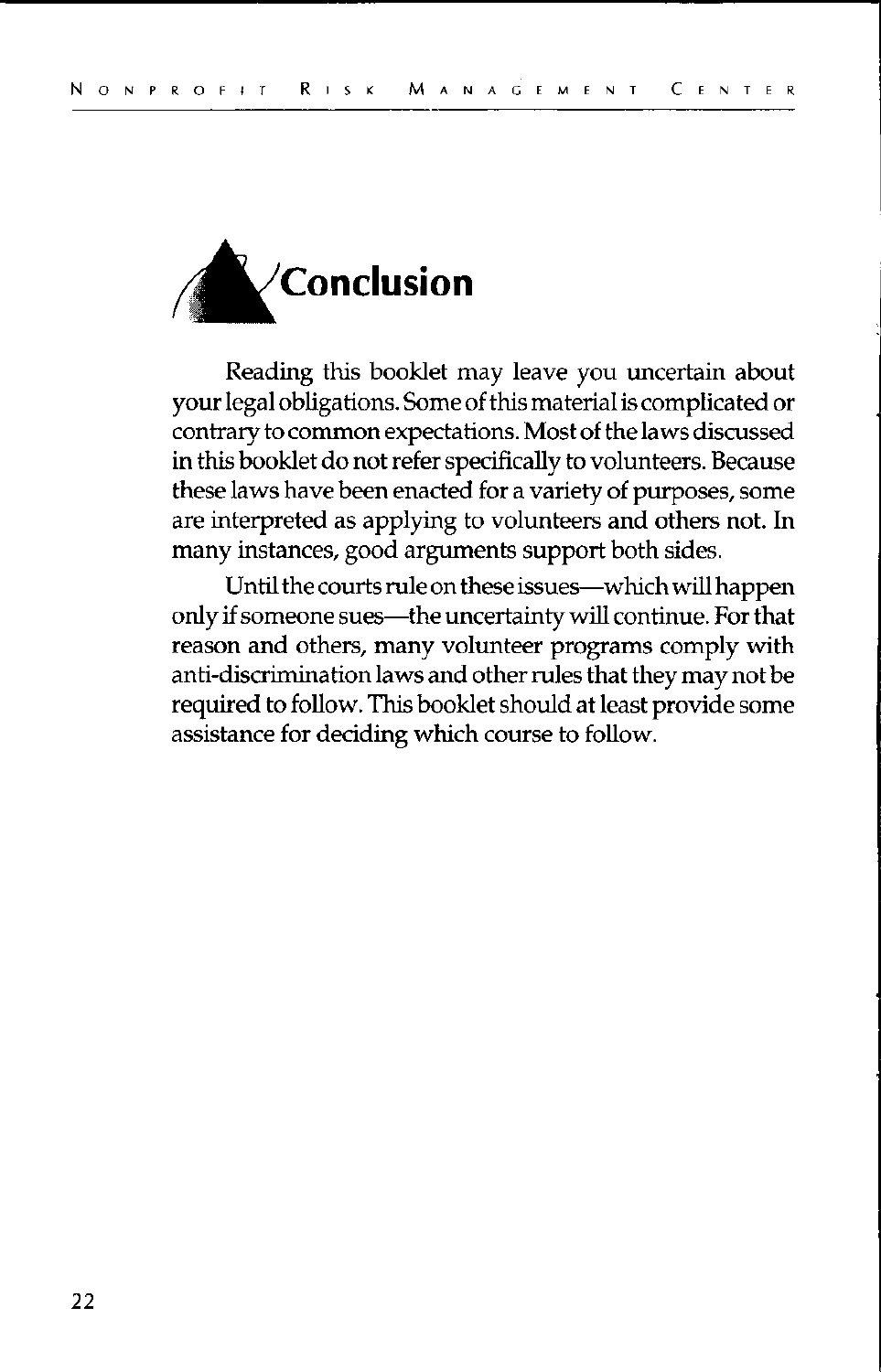

These footnotes are included to provide legal citations and elaborations for use by lawyers. They are not essential to understanding the text.<br><sup>1</sup> 42 U.S.C., § 2000e et seq.<br><sup>2</sup> 29 U.S.C. § 621 et seq.

 $^{2}$  29 U.S.C. § 621 et seq.<br><sup>3</sup> 42 U.S.C. § 2000e (k).

<sup>4</sup> Haavistola v. Community Fire Co. of Rising Sun, 6 F.3d 211 (4th Cir. 1993).

See Leda E. Dunn, Note, "Protection" of Volunteers Under Federal Employment Law: Discouraging Voluntarism?, 6 *lFordham*  L. *Rev.* 451, 459-62 (1992).

<sup>6</sup>For example, Title Vllappliesonlytoorganizations with 15or more employees and the Age Discrimination in Employment Act applies only to organizations with 20 or more employees.

EEOC v. Monclova Township, 920 F.2d 360 (6th Cir. 1990); Graves v. Women's Professional Rodeo Ass'n, 907 F.2d 71 (8th Cir. 1990); Hall v. Delaware Council on Crirne&Justice, 780 F. Supp. 241 (D. Del. 1992); Tadros v. Coleman, 717 F. Supp. 996, 1004 (S.D.N.Y. 1989), aff'd, 898 F.2d 10 (2d Cir. 1990), *cert. denied,* 111 S.Ct. 186 (1990); EEOC v. Pettegrove Truck Service, Inc., 716 F. Supp. 1430 (S.D. Fla. 1989); Alcena v. Raine, 692 F. Supp. 261 (S.D.N.Y. 1988); Shoenbaum v. Orange County Ctr. for Performing Arts, 677 F. Supp. 1036 (C.D. Cal. 1987); Smith v. Berks Community Television, 657 F. Supp. 794 (E.D. Pa. 1987); Beverly v. Douglas, 591 F. Supp. 1321 (S.D.N.Y. 1984). See also Diane C. Desautels, Note, Discrimination Law-Statutory Protection for Volunteers Against Discrimination, 11 W. *New Eng.* L. *Rev.* 93 (1989).

Graves, 907 F.2d at 73 ("compensation by the putative employer to the putative employee in exchange for his services is not a sufficient condition, but it is an essential condition to the existence of anemployer-employeerelationship"); Tadros 717F. Supp. at996 ("a Title Vll plaintiff is only an "employee" if the defendant both pays him and controls his work"); Shoenbaum 677 F. Supp. at 1039 (by analogy to Title Vll, volunteers receiving no financial remuneration or reimbursement are not employees under the Age Discrimination In Employment Act).

<sup>9</sup>657 F. Supp. 794, 796 (E.D. Pa. 1987) (considering Congress'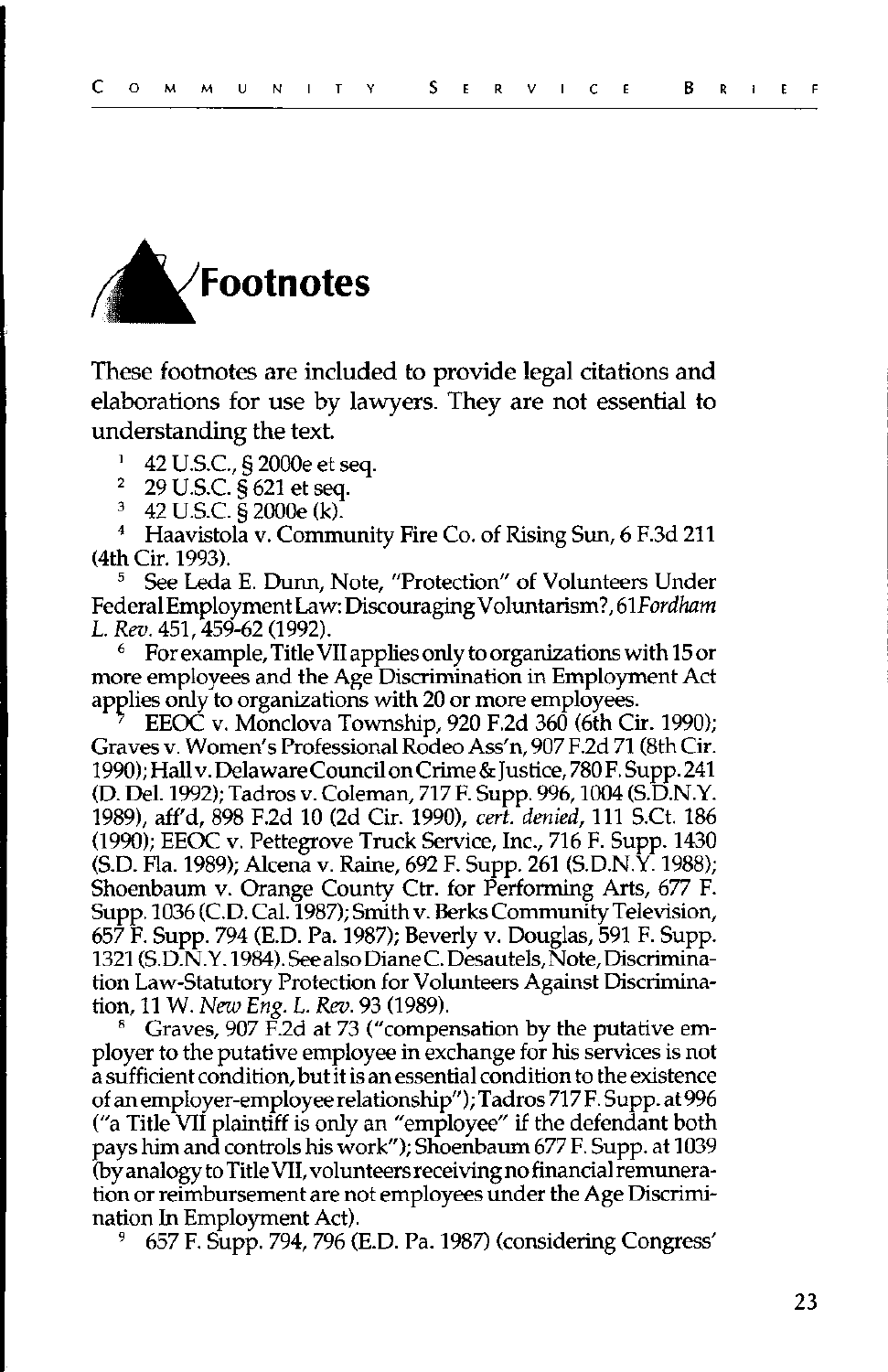purpose in enacting Title VII, "unpaid volunteers are not employ-<br>ees within the meaning of the [Civil Rights Act of 1964]").

 $^{10}$  6 F.3d 211 (4th Cir. 1993). In Haavistola, the U.S. Court of Appeals for the Fourth Circuit reversed a Maryland district court's grant of summary judgment against Haavistola. The court held that becausecompensationisnotdefinedbystatuteorcaselaw,itcannot be determined as a matter of law. Whether benefits received represent sufficient remuneration to be deemed compensation is a disputed material fact, and its ultimate determination must be made by a fact finder. It was erroneous for the district court to conclude on the basis of a summary judgment record alone that benefits received by fire company members are not sufficient to make them employees under Title VIL

According to the Haavistola court, however, compensation is but part of the test for determining whether a volunteer is an employee. The volunteer must also establish that the putative employer had sufficient control over the volunteer to make the volunteer an employee. If the degree of control is too low, then the volunteer will be considered an independent contractor rather than an employee. The court refers to an extensive list of factors outlined in Garrett v. Phillips Mills, Inc., 721 F.2d 979 (4th Cir. 1983), which

should be analyzed in making the control determination.<br><sup>12</sup> Haavistola, 6 F.3d 211 at 221.<br><sup>13</sup> The court carefully distinguished cases in which the volun**teers received no financial remuneration of any sort, either director**  indirect; received no fringe benefits or reimbursement for expenses; and contributed assistance ona purely voluntary basis. Haavistola, 6F.3d211 at221.SeealsoTadros, 717F.Supp.at998, where the court found that no reasonable jury could return a verdict for Dr. Tadros, a Visiting Lecturer at Cornell Medical College, because Cornell bestowed no pecuniary orother benefits on Dr. T adros. He received no salary, no health or dental benefits, no insurance or retirement benefits, no office space, and no secretarial help. Furthermore, the court noted that the association with Cornell on his resume was not

"the type of salary or other benefit contemplated by Title VII." 14 459 A.2d 439 (Pa. Commw. Ct. 1983). See also Herberd v. Basking Ridge Fire Co. No. 1, 395 A.2d 870 (N.J. Super. 1978) (volunteer firefighters were employees of both the fire company and the township and were therefore protected by the New Jersey

- 
- 
- 

Law Against Discrimination). 15 459 A.2d at 442. 16 500 N.W.2d 822 (Neb. 1993). 17 42 U.S.C.A. § 2000a (1982). 18 As one court stated: ''The hallmark of a place of public accommodation [is] that 'the public at large is invited."' National Organization for Women v. Little League Baseball, Inc., 318 A.2d 33,

37 (N.J. Super. 1974), aff'd., 338 A.2d 198 (N.J. 1974).<br><sup>19</sup> 787 F. Supp. 1511 (N.D. Ill. 1992), aff'd, 993 F.2d 1267 (7th Cir.<br>1992), cert. denied, \_\_U.S. \_\_ (1993).

<sup>20</sup> The Welsh court, however, carefully distinguished situations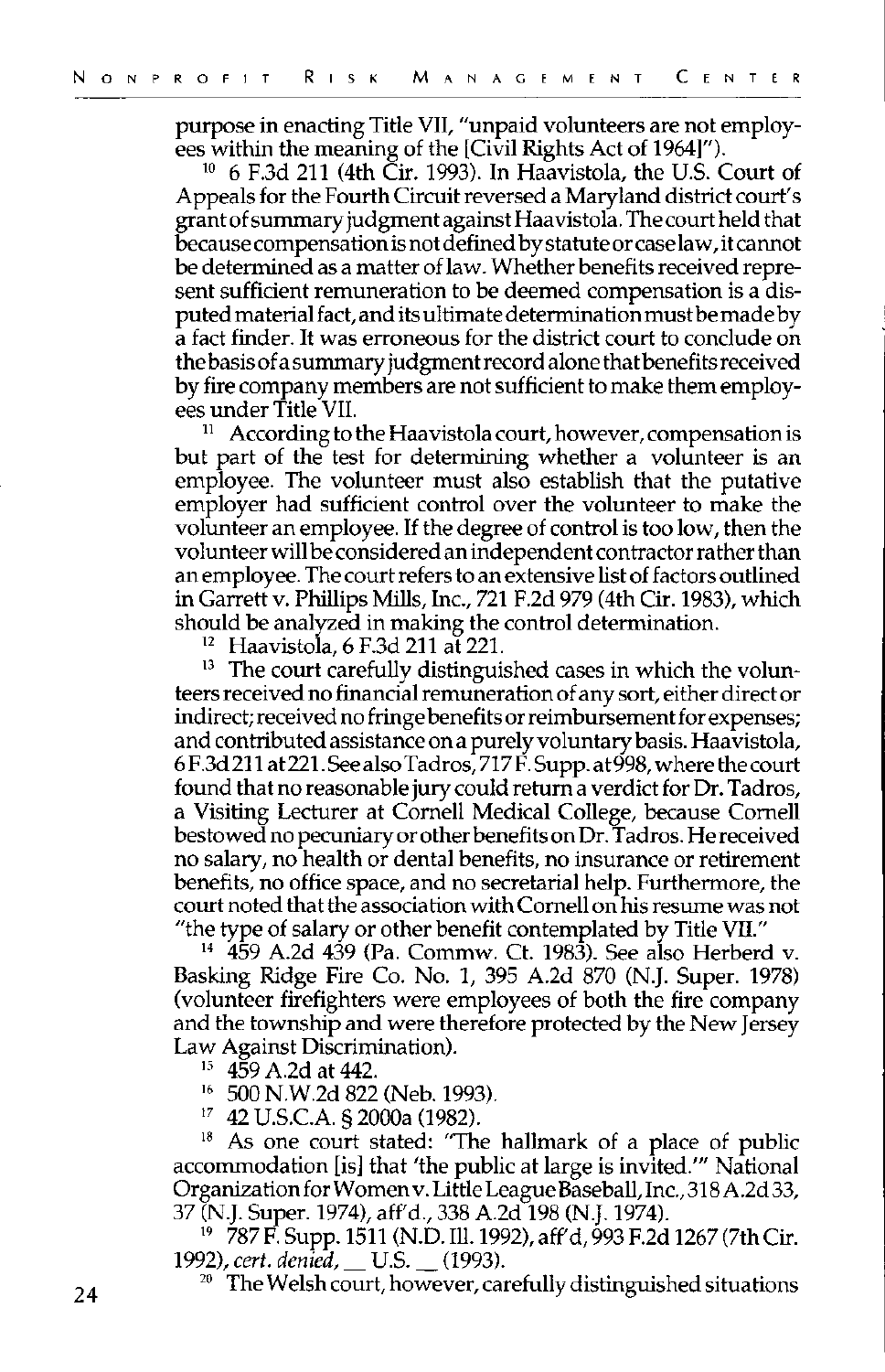in which membership in an organization effectively serves as the "ticket" for admission toa particular "place." See,e.g., United States v. Slidell Youth Football Ass'n, 387 F. Supp. 474 (E.D. La. 1974) (holding that the football league which owned a sports facility containing "two fully equipped football fields, grandstands and a food concession stand enclosed in a chain link fence" was a public accommodation under Title II).

21 Diane C. Desautels, Note, Discrimination Law-Statutory Protection for Volunteers Against Discrimination, 11 W. *New Eng. L.*  Rev. 93, 96 n. 23 (1989).

<sup>22</sup> United States Jaycees v. Iowa Civil Rights Comm'n, 427 N.W.2d 450 (Iowa 1988); United States Jaycees v. Massachusetts Comm'n Against Discrimination, 463 N.E.2d 1151 (Mass. 1984); United States Jaycees v. Richardet, 666 P.2d 1008 (Alaska 1983);

<sup>23</sup> Kiwanis Int'l. v. Ridgewood Kiwanis Club, 806 F.2d 468 (3d Cir. 1986);Isbisterv. BoysC!ubofSantaCruz,Inc., 707P.2d212 (Cal. Ct. App. 1985); Shepherdstown Volunteer Fire Dep't v. West Virginia Human Rights Comm'n, 309 S.E.2d 342 (W.V A. 1983); United States Power Squadrons v. State Human Rights Appeal Board 452 N.E.2d 1199(N.Y.App. Div.1983);Curranv.MountDiabloCouncil of the Boy Scouts of Am., 195 Cal. Rptr. 325 (Cal. Ct. App. 1983), appeal dismissed, 468 U.S. 1205 (1984); United States Jaycees v. McClure, 305 N.W.2d 764 (Minn. 1981); National Org. for Women v. Little League Baseball, Inc., 318 A.2d 33 (N.J. Super. 1974), aff'd.,

338 A.2d 198 (N.J. 1974).<br><sup>24</sup> 528 A.2d 352 (Conn. 1987).<br><sup>25</sup> Quinnipiac, 528 A.2d at 360.<br><sup>26</sup> 42 U.S.C. § 12101 et seq.<br><sup>27</sup> 42 U.S.C. § 12181(7).

- 
- 
- 
- 
- 
- 
- 
- 
- 

<sup>27</sup> 42 U.S.C. § 12181(7).<br>
<sup>27</sup> 42 U.S.C. § 12101.<br>
<sup>28</sup> ADA Compliance Guide, ¶ 520, August 1990.<br>
<sup>39</sup> § 12635 ¶ C, 1 & 2.<br>
<sup>31</sup> 42 U.S.C. § 2000d.<br>
<sup>32</sup> 20 U.S.C. § 1681.<br>
<sup>32</sup> 29 U.S.C. § 6102.<br>
<sup>34</sup> 29 U.S.C. § 794. PeterC. "Legal Rights and Obligations of Students, Employers, and Institutions." In K. G. Ryder, J. W. Wilson and Associates,Coopera*tive Education in a New Era: Understanding and Strengthening the Links Between College and the Workplace,* 1987.

36 Ark. Stat. Ann.§ 11-9-102 (3) (A) (iii).

 $37$  Idaho Code § 72-212(5).

38 E.g., California, Florida, New York. U.S. Chamber of Commerce, *1993 Analysis of Workers' Compensation Laws.* On the other hand, Utah requires public entities to purchase workers' compen-

sation for their volunteers. Utah Code tit. 67, § 20-3.<br><sup>39</sup> Van Horn v. Industrial Acc. Com., 219 C.A.2d 457, 33 Cal. Rptr. 169 (1963) (recipient of football scholarship permitted to  $25$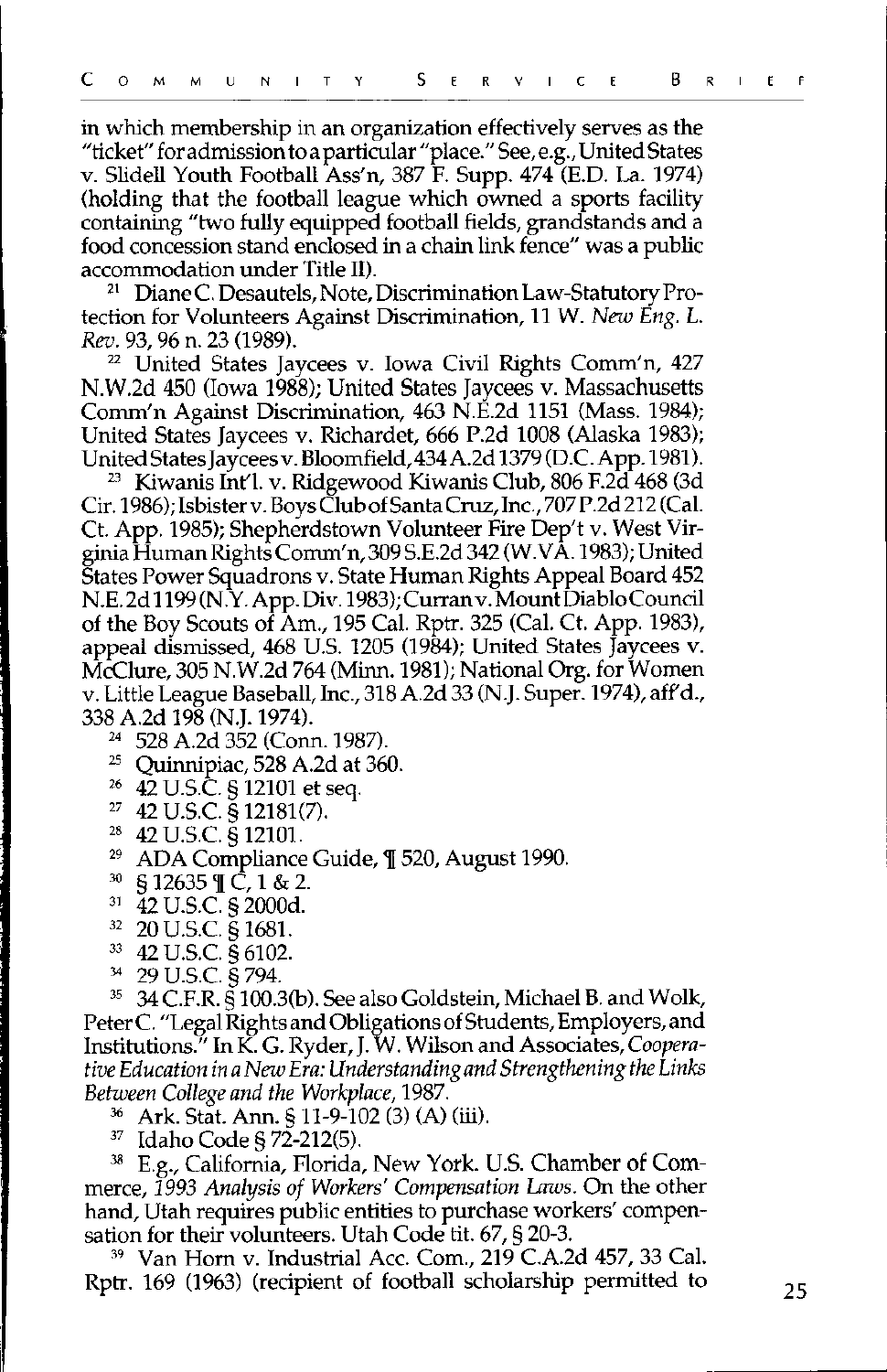collect workers' compensation from college). Hoppman v. Workers Compensation Appeals Bd.,226Cal. App.3d 1119, 277Cal. Rptr 116 (1991) (worker who received minimal hourly wage in exchange for services to church held eligible for workers' compensation benefits even though state statute exempted individuals performing services for charitable organization in exchange for aid or sustenance

 $^{40}$  Stegeman v. Francis Xavier Parish, 611 S.W.2d 204 (Mo. 1981) (uncompensated volunteer construction worker for parish school held eligible for compensation where employer had right of control over worker's service.); California Compensation Insurance Co. v. Industrial Accident Commission, 118 C.A.2d 653,258 P.2d78 (1953) (construction workers who volunteered some of their noncompensated hours to the construction of church, under control of same foreman for whom they performed compensated work, held to be covered by workers' compensation when injured during

noncompensated hours.)<br><sup>41</sup> Ellis, Susan, *Children as Volunteers,* 47-48 (1991).<br><sup>42</sup> New York State Department of Labor, letter from Commissioner Lillian Roberts to New York City Mayor Voluntary Action

 $^{43}$  26 U.S.C. § 3402.<br> $^{44}$  The Internal Revenue Code subjects to tax "all income from whatever source derived" unless specifically excluded. 26 U.S.C. § 61. The principal element in the definition of "Gross Income" is "compensation for services," which the courts and the Internal Revenue Service have consistently construed as encompassing payment for services including compensation in forms other than

cash. I.R.S. Reg.§ 1.61.1. 45 Payments received by trainees in programs under Titles I and II of the Comprehensive Employment and Training Act (CET A), for services performed during on-the-job training for a private construction company or for work experience in a city clinic were held to be included in the participants' gross income. Allowances received for participation in a program, or to enable the trainee to participate, and not for the performance of services were ruled tax free. Rev. Ru!. 75-246, 1975.

Similarly, Job Service Corps members who acquired new employment skills but performed no actual service, were not required to pay tax on their stipends. The IRS reasoned that the stipends served the same function as tax exempt unemployment relief payments made for the promotion of the general welfare, which are tax-exempt. Conversely, members of a state service corps who were directly compensated for services rendered were required to pay federal income tax on their wages, but not on reimbursements for ordinary and necessary expenses. Rev. Ru!. 68-133, 1968; 74-413, 1974; 68-139, 1968; 63-136, 1963.

 $^{46}$  26 U.S.C. § 119.<br> $^{47}$  26 U.S.C. § 106. See also 26 U.S.C. § 125.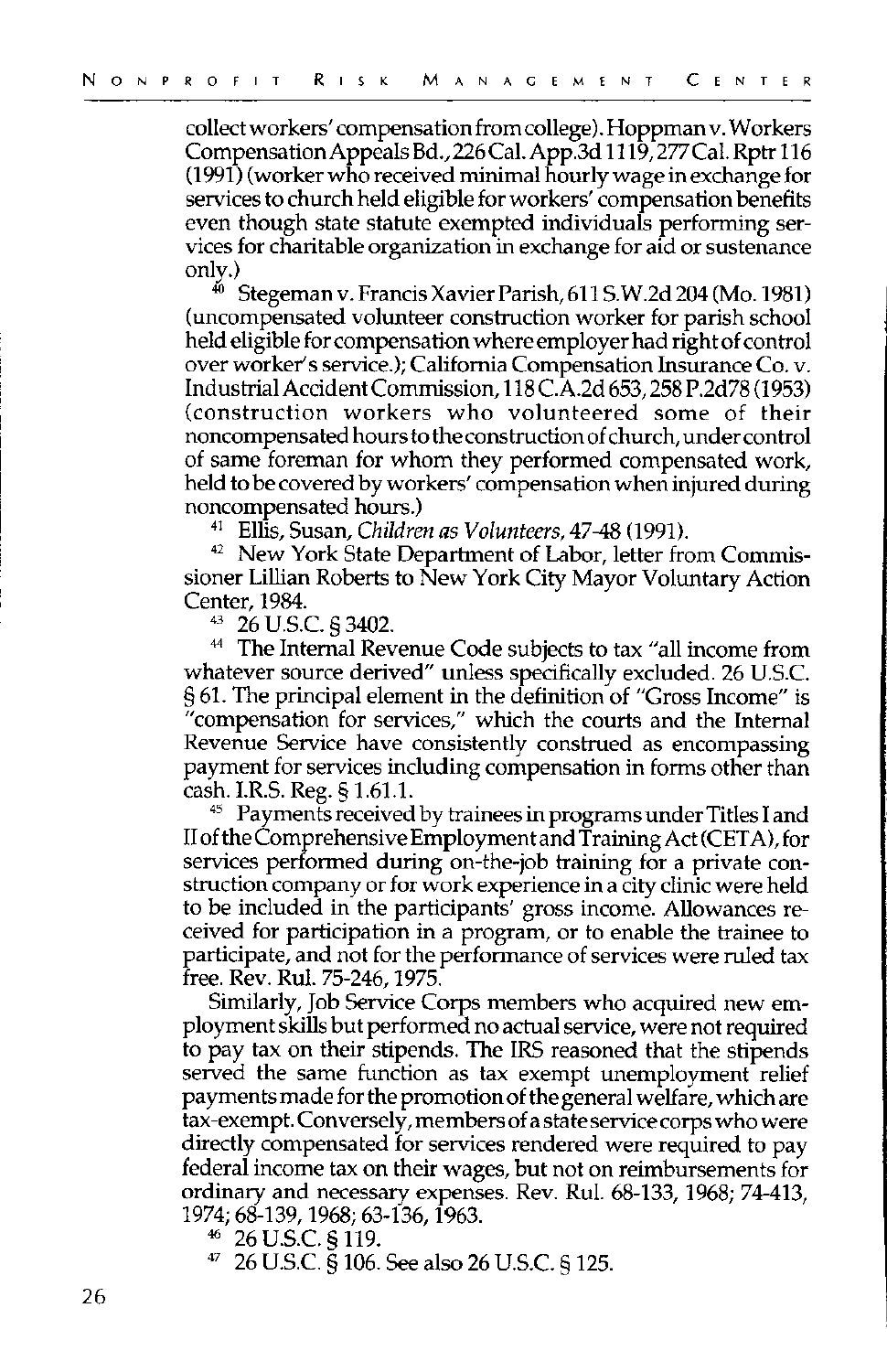48 Rev. Ru!. 70-474, 1970-2 C.B. 34.

<sup>50</sup> Internal Revenue Code section 132 grants an exemption for *de minimis* fringe benefits that are inexpensive enough to make accounting unreasonable or administratively impractical.

<sup>51</sup> Treas. Reg. § 1.61-21(b)(2).<br><sup>52</sup> 26 U.S.C. § 117.<br><sup>53</sup> Bhalla, Chandler, (1960) 35 TC 13 Rev. Rul. 60-378, 1960-2 CB<br>38.

38. 54 Saber, Joseph, TC Memo 1981-477; Hales, Stephen, TC Memo 1978-221; Rev Rul 78-54, 1978-1 CB 36.

<sup>55</sup> Liability for tax begins when an individual "constructively receives" the scholarship. As a practical matter, constructive receipt and actual receipt will almost always coincide at the time the individual makes use of the scholarship. See Treas. Reg. § 1.446-<br>1(c)(i).

l(c)(i). 56 See *Federal Tax Coordinator* 2d § L-4414, p. 34,455. 57 Comm'r. v. Kowalski, 434 U.S. 77, 54 L.Ed.2d 252 (1977).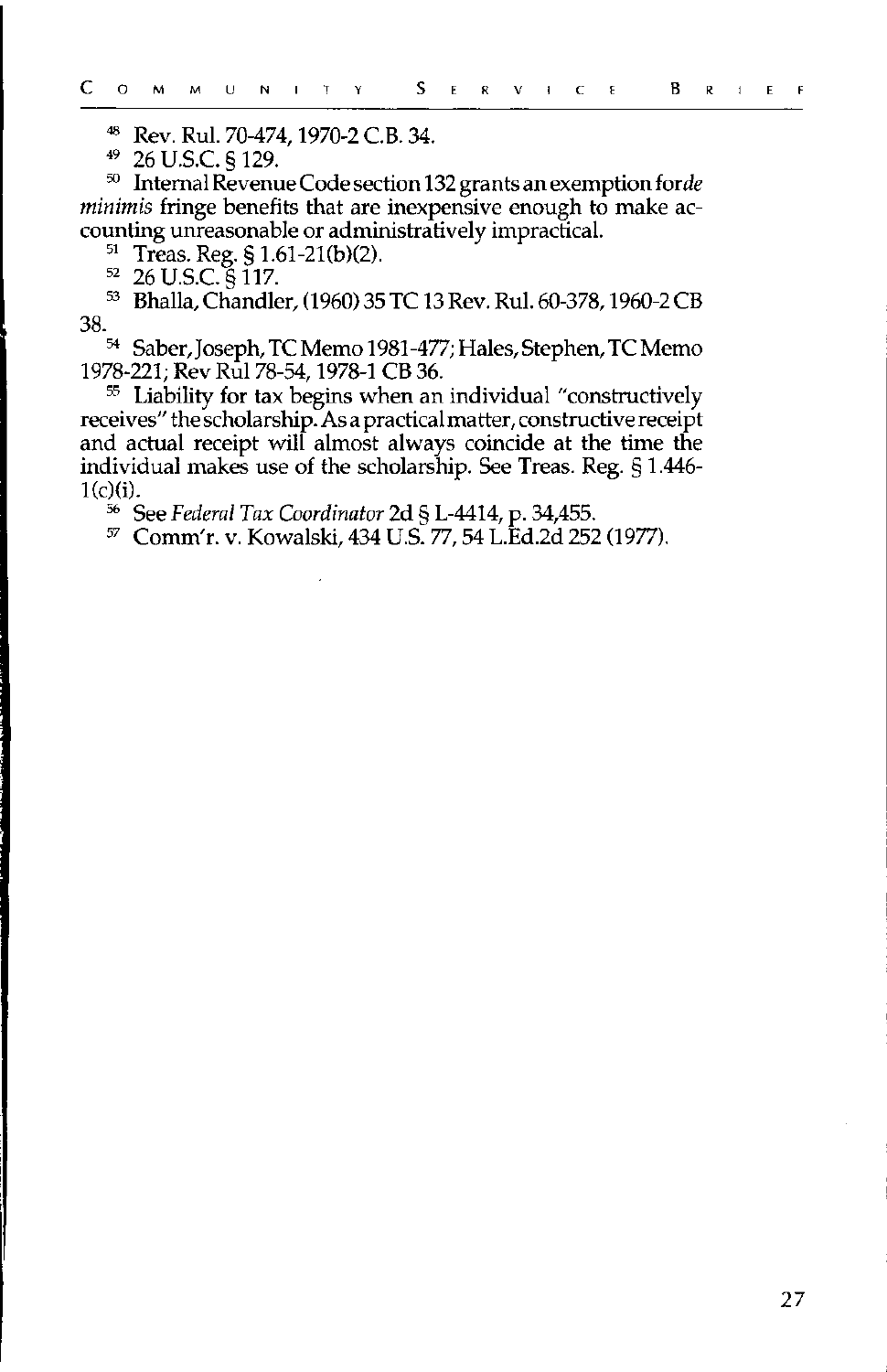

**Am I Covered for ... ?: A Guide to Insurance for Non-Profits** (2d ed.), by Terry S. Chapman, Mary L. Lai & Elmer L. Steinbock, 285 pages, \$15.00. The most complete and up-to-date handbook on insurance purchasing for nonprofits.

**D & 0-Yesor No?** 20pages,\$6.00. This booklet examines the major considerations for deciding whether to purchase directors and officers insurance and, if so, which policy to select.

**Guidebook for Directors of Nonprofit Corporations,**  1992, 118 pages, \$19.95. A layperson' s guide from the American Bar Association for every board that wants to protect itself from lawsuits.

**Insurance Assurance for Volunteers,** 1994, 16 pages, \$5.00. A resource to help volunteer managers understand and communicate with insurance professionals about liability, accident and injury, auto, and D&O coverages for volunteers.

**No Surprises: Controlling Risks in Volunteer Programs,**  by Charles Tremper & Gwynne Kostin, 1993, 60 pages, \$9.95. This practical handbook offers strategies for protecting the organization,itsstaff,and thecommunityitservesfrominjuries, lawsuits, and other unpleasant surprises.

**State Liability Laws for Charitable Organizations and Volunteers,** 1993, 48 pages, \$12.50. A state-by-state compilation of volunteer protection laws and limitations on the liability of charitable organizations.

To order, please include \$3 shipping and handling for the first item plus \$.50 for each additional item, \$5.00 maximum. Send order and payment or purchase order to:

> NRMC Publications 1001 Connecticut Ave., NW, Suite 900 Washington, DC 20036 (202) 785-3891 fax: (202) 833-5747

To receive a current publications list write, phone, or fax the Center.